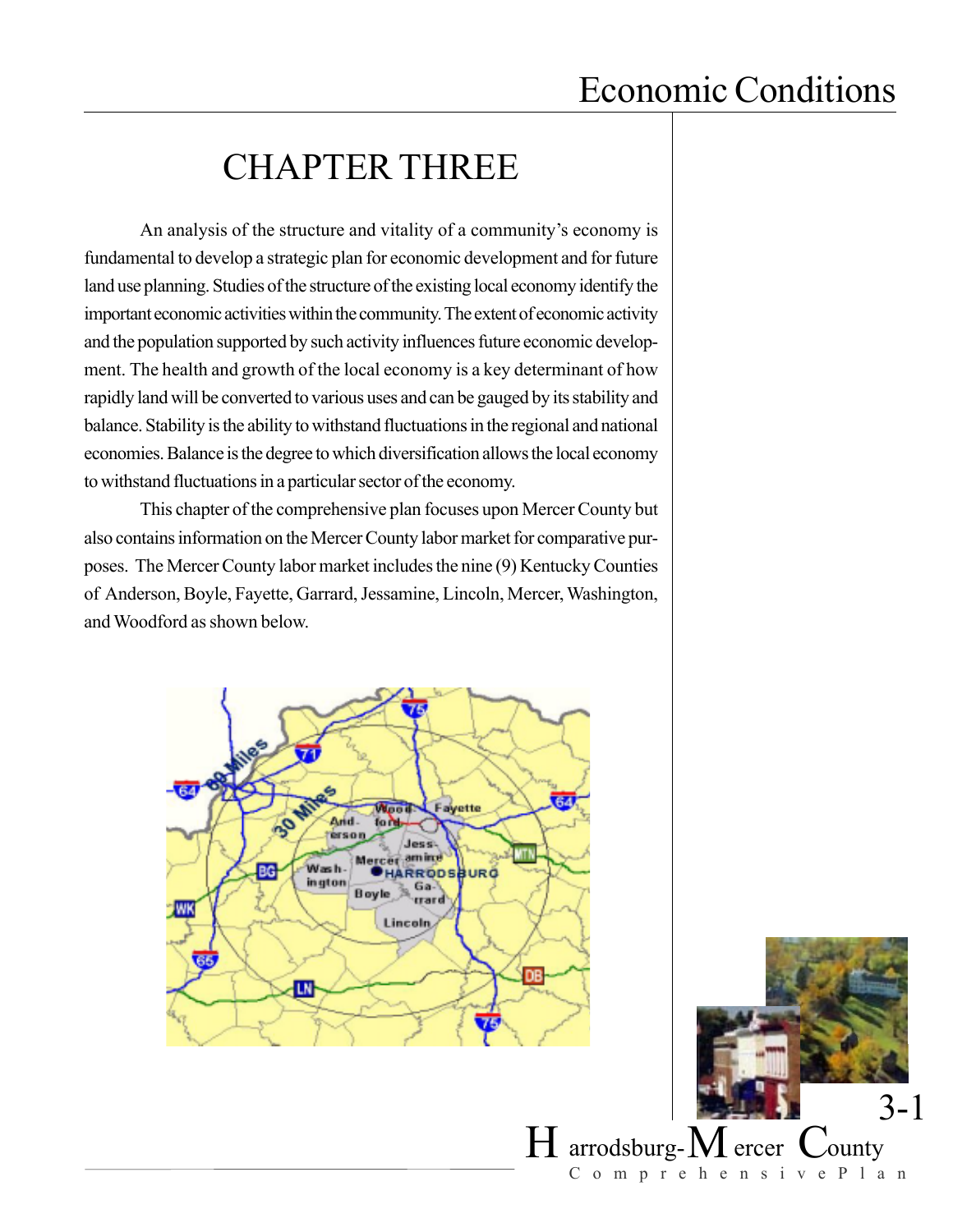### EMPLOYMENT BY INDUSTRY

Employment information at the county level is available for industries covered by unemployment insurance. This generally includes all workers except self-employed individuals, unpaid family members, some student workers, agricultural workers, domestic workers, rail workers, employees of certain religious organizations and some government employees. A summary of employment in industries covered by unemployment insurance for Mercer County from 1990 to 2001 is shown in Figure 3-1.

Mercer County gained a total of 1,524 jobs, a 27.9% increase, from 1990 to 2001. This significant gain can be attributed to the additional number of jobs in the *Service* industry which increased by 999 workers during this time period. All other sectors increased in the number of jobs from 1990 to 2001 with the exception of those classified as *Information* and *Other*. The sector with the greatest percentage increase in jobs was *Utilities, Trade, & Transportation*. This sector of the economy increased by 669 jobs, an increase of 218.63%. The second largest percentage increase in jobs occurred in the *Service* industry which experienced an increase of 999 jobs (116.57%). This is also the industry with the greatest net increase in jobs. The third largest percentage increase was in the *Construction* sector which gained a total of 84 jobs or 39%.

*Manufacturing* jobs are the highest paying with an average weekly wage of \$779.91. This is evident in Figure 3-2 which shows average weekly wages by industry for the period of 1990 to 2001. As stated in the previous paragraph, the industries that ranked first and second in terms of the number of jobs created in Mercer County were the *Service Industry* and *Manufacturing*. Unfortunately, jobs in the *Service* sector pay the lowest wages (\$317.48) and depend upon the recirculation of local dollars rather than bringing new dollars into the local economy. However, *Manufacturing* jobs are the highest paying (\$779.91) for all industries. Figure 3-2 also shows that the average weekly wages in Mercer County increased overall from 1990 to 2001 with an increase of 70%. However, the overall average weekly wages (\$563.69) in the county are slightly lower than the average for the state overall (\$571.30). Mercer County ranks third out of all of the counties in the labor market area in terms of average weekly wages. Fayette had the highest average weekly wages for all industries at \$610.09. The lowest average weekly wages (\$418.36) are paid in Lincoln County.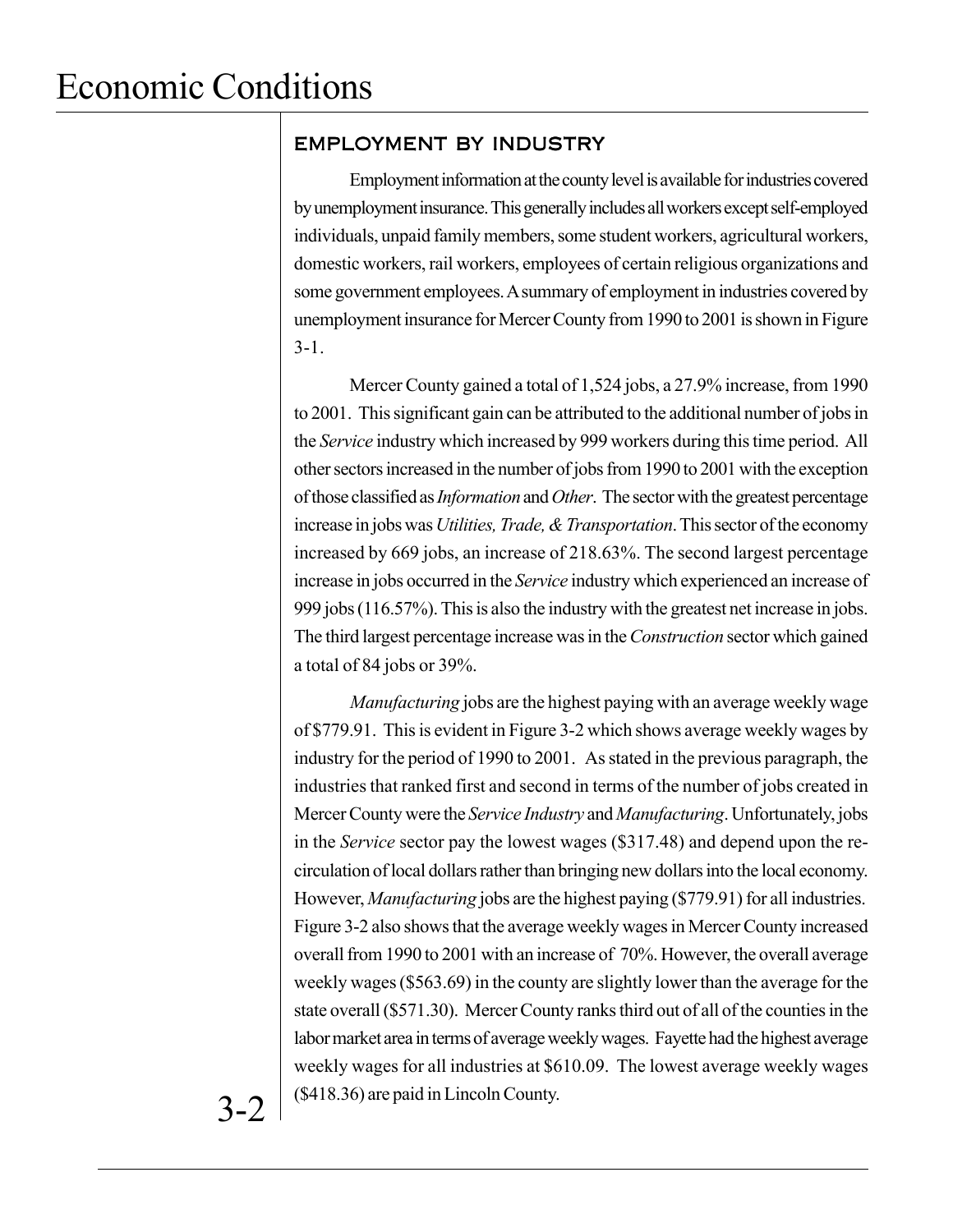#### MANUFACTURING

According to the Kentucky Cabinet for Economic Development, Division of Research, there were twelve (12) major manufacturing firms in Mercer County in 2004, all of which are located in the City of Harrodsburg. Table 3-1 lists each major manufacturing firm, the date the local facility was established, the firm's primary products, and the average employment as of July 2004.

In Mercer County the manufacturing sector of the economy had the second largest increase in the number of jobs from 1990 to 2001. The vitality of this sector of the local economy is important as it employs the largest number of persons and accounts for 35% of all jobs covered by unemployment insurance. In addition, this sector is the highest paying with average weekly wages of \$779.91. In the labor market area, Mercer County is ranked second in the amount of average weekly wages for the manufacturing sector of the economy. Fayette County had the highest average manufacturing wages at \$899.63 per week. Garrard County ranked the lowest of the nine (9) counties in the labor market area with average weekly wages of \$367.67 in the manufacturing sector of the economy.

#### **TABLE 3-1 MERCER COUNTY MANUFACTURING FIRMS-JUNE 2004**

| <b>FIRM, PRODUCT &amp; DATE ESTABLISHED</b>                                                                                                             | <b>EMPLOYMENT</b> |
|---------------------------------------------------------------------------------------------------------------------------------------------------------|-------------------|
| <b>Harrodsburg</b>                                                                                                                                      |                   |
| Bay West Paper Corporation<br>Paper towels, toilet paper, facial tissue $\&$<br>sanitary paper products<br>(1990)                                       | 480               |
| <b>Bill McGlones Custom Cabinet</b><br>Wood $\&$ laminated cabinets $\&$ countertops<br>(1989)                                                          | $\overline{2}$    |
| CDR Manufacturing Inc.<br><b>Electronic Ciruit Boards</b>                                                                                               | 60                |
| Corning Inc.<br><b>AMLCD</b> Glass Substrate<br>(1952)                                                                                                  | 391               |
| Harrodsburg Herald<br>Newspaper publishing; offset & letterpress<br>printing; spiral, side $\&$ saddle stitch binding,<br>commerical printing<br>(1884) | 20                |
|                                                                                                                                                         |                   |

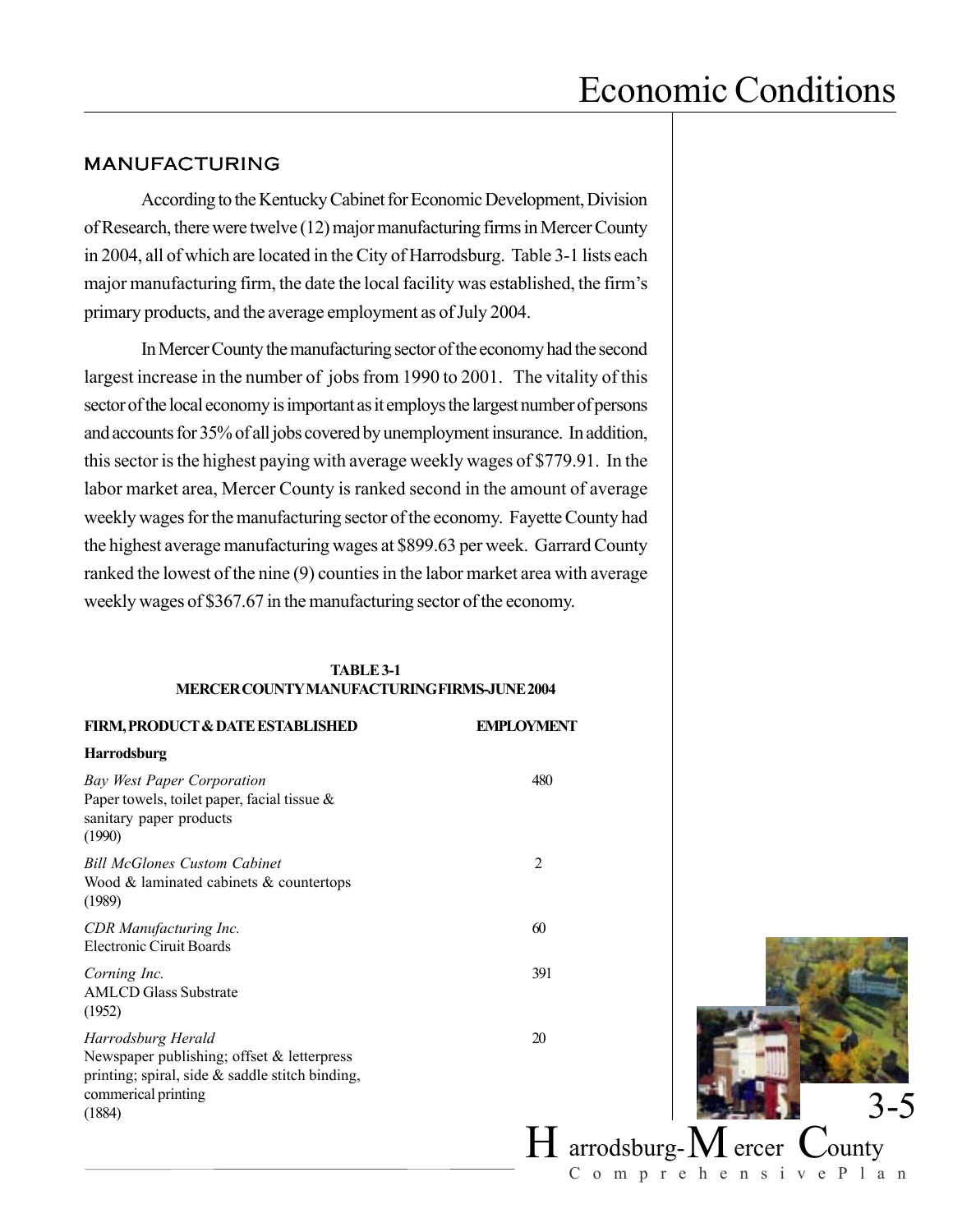| Hitachi Automotive Products USA<br>Automobile electric & electronic components<br>(1986)                                                                                                     | 820 |
|----------------------------------------------------------------------------------------------------------------------------------------------------------------------------------------------|-----|
| Mercer Stone Company<br>Crushed $&$ agricultural limestone<br>(1966)                                                                                                                         | 14  |
| Mercer Tool & Die Inc.<br>Tools, dies, jigs & fixtures; machine shop;<br>general machining, drilling, boring, cutting,<br>honing, grinding, electric welding, mill & lathe<br>work<br>(1989) | 3   |
| Modine Climate Sysytems, Inc.<br>Automobile $&$ truck air conditioning<br>equipment<br>(1982)                                                                                                | 190 |
| Trim Masters, Inc.<br>Automotive Seat Covers & Trim<br>(1992)                                                                                                                                | 147 |
| Trim Masters, Inc.<br>Automotive seat covers<br>(1998)                                                                                                                                       | 434 |
| Troyboy's Inc<br>Custom powder coating service<br>(1996)                                                                                                                                     | 3   |

**TOTAL 2,564**

*Source: Kentucky Cabinet for Economic Development (7/02/04)*

### WHOLESALE AND RETAIL **TRADE**

The U.S. Department of Commerce periodically conducts a census of sales in the retail, service industry and manufacturing and wholesale trade sectors. The latest such census was conducted in 1997. The next update was conducted 2002 but has not been published yet. It is important to note that the Census, prior to 1997, utilized SIC Codes to delineate business types. However, in 1997 the U.S. Census Bureau adopted the NAICS categorizations of businesses for the census. The adoption of this new classification system breaks time series since the data collected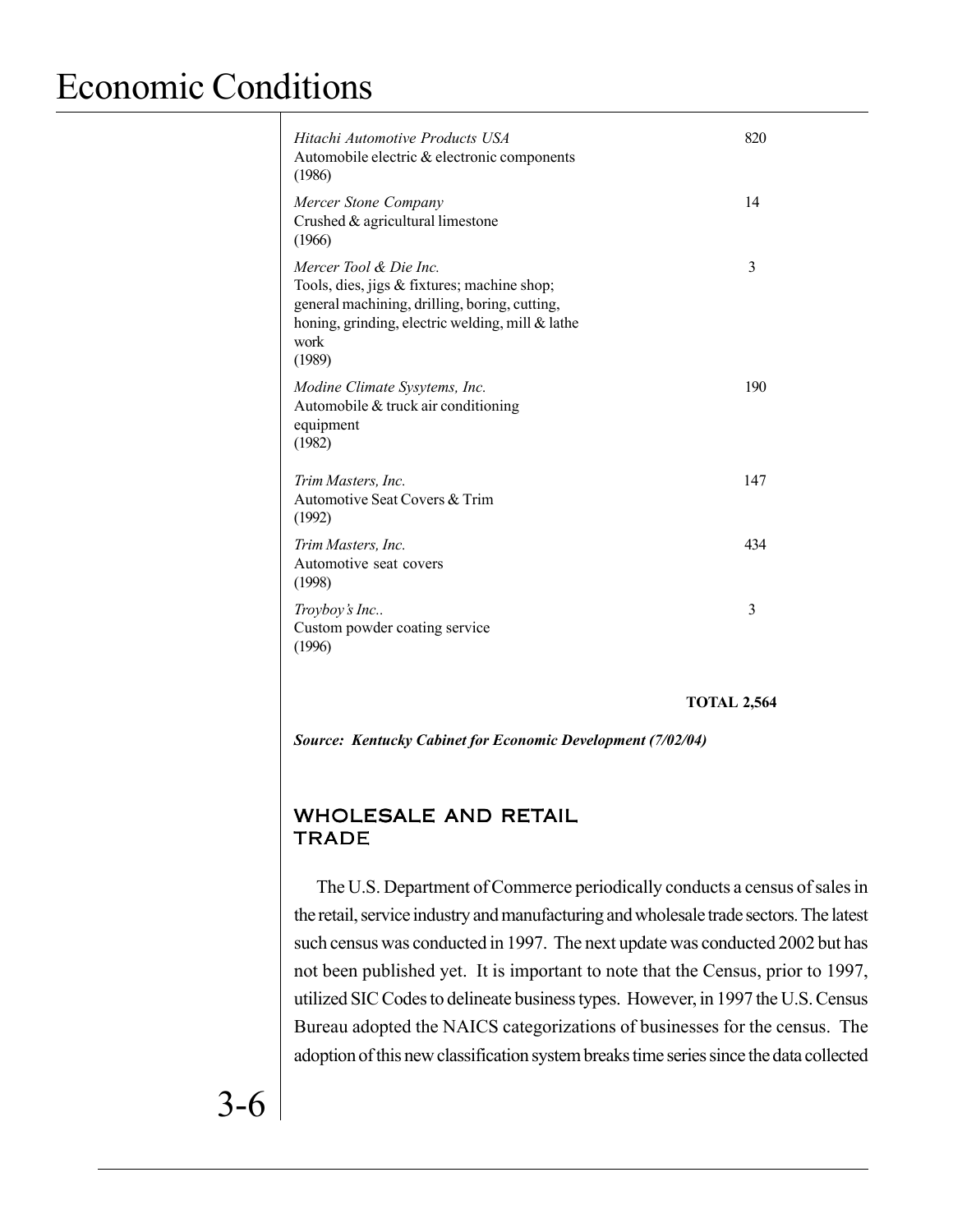using the new definitions and codes are not identical to those used in previous economic census'. While some categories under NAICS correlate to the previously used SIC codes, many have no direct correlation. Although, time series data needs to be maintained for comparability, the U.S. Census Bureau has determined that accurate comparisons cannot be made until previous census' are reclassified. As of the writing of the comprehensive plan, this reclassification has not occurred. Therefore, this section will discuss the 1987 and 1997 Census findings without directly comparing them or discussing them in terms of overall economic trends. In 1987, it was reported that there were twenty-three (23) wholesale trade establishments in Mercer County with sales of \$27,325,000. In 1997, the number of wholesale trade establishments were reported as eighteen (18) with sales of \$23,732,000. The decrease in the number of establishments and sales in the wholesale sector can most likely be attributed to the change in the U.S. Census Bureau's classification, and not a decline of this sector of the local economy.

In 1987 there were103 retail establishments in Mercer County with total sales of \$67,361,000. This number was reported as 84 in 1997 with sales of \$125,579,000. Although it appears, due to the U.S. Census reclassification, that the number of establishments decreased, the amount of sales reported in 1997 is shown to have increased by approximately 86.4%.

Table 3-2 provides Census information for retail trade establishments by type for 1997. Again, it is important to note that 1987 and 1997 cannot accurately be compared due to the reclassification of businesses from SIC to NAICS. It is important to note that the total sales/receipts for the service industry sector as a whole and some categories listed above cannot be reported as data is withheld on some establishments in order to avoid disclosing data for individual companies. This are marked as "D\*" below.

#### **TABLE 3-2**

| <b>RETAIL ESTABLISHMENTS WITH PAYROLL - 1997</b> |               |                      |
|--------------------------------------------------|---------------|----------------------|
|                                                  | <b>Number</b> | <b>Sales (\$000)</b> |
| Motor Vehicles & Parts                           | 16            | \$32,608             |
| Furniture & Home Furnishings                     | 4             | 1,318                |
| Electronics & Appliance Stores                   |               | D*                   |

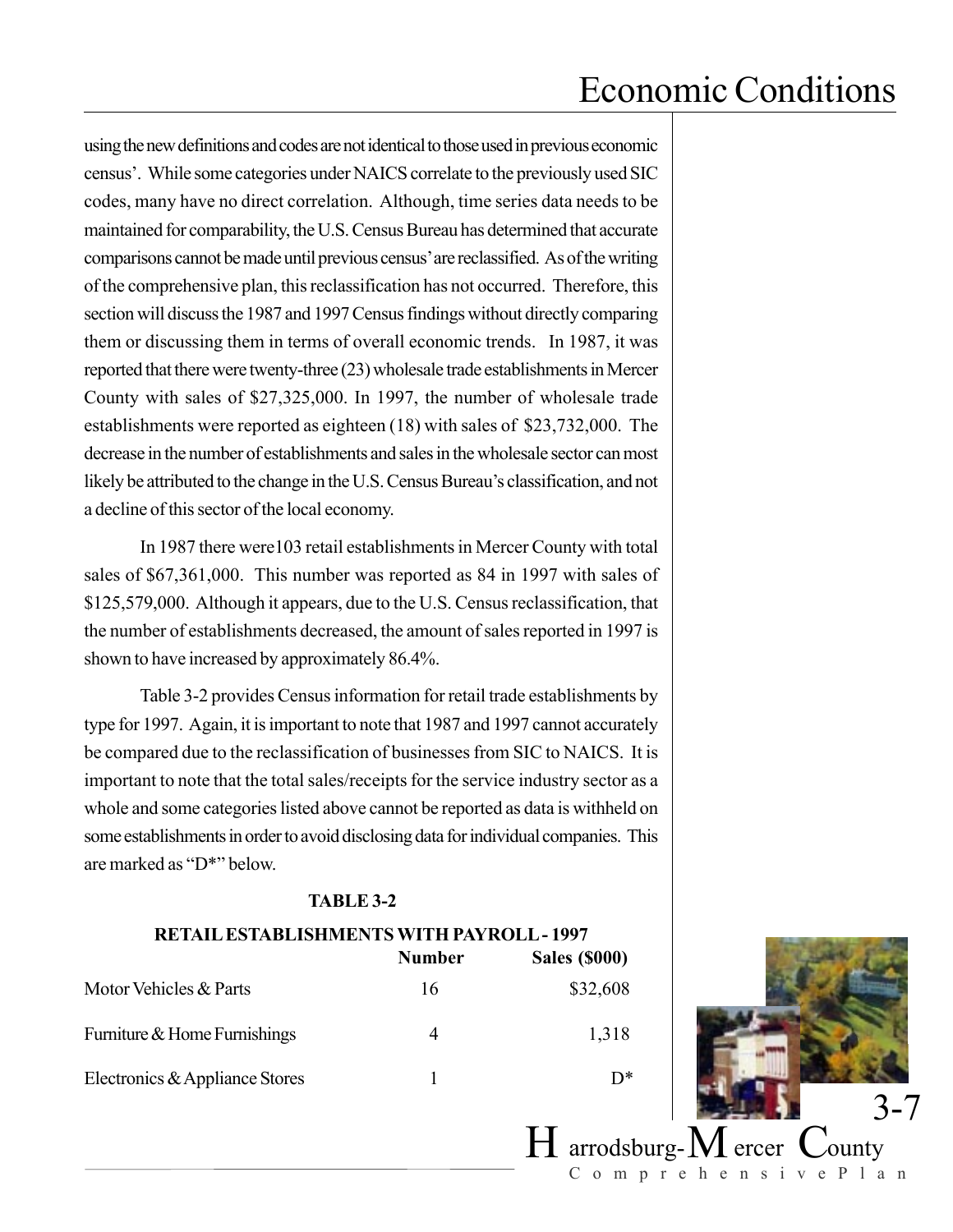| <b>Source: U.S. Department of Commerce,</b><br><b>Bureau of the Census, 1997 Economic Census - Retail Trade</b> |                |           |
|-----------------------------------------------------------------------------------------------------------------|----------------|-----------|
| <b>TOTAL</b>                                                                                                    | 82             | \$125,579 |
| Miscellaneous Stores                                                                                            | 8              | $D^*$     |
| General Merchandise                                                                                             | 4              | $D^*$     |
| Sports, Goods, Hobby, Books, Music                                                                              | 5              | $D^*$     |
| Clothing $&$ Accessories                                                                                        | 6              | 1,467     |
| <b>Gasoline Stations</b>                                                                                        | 16             | 13,816    |
| Health & Personal Care Stores                                                                                   | $\overline{2}$ | $D^*$     |
| Food & Beverage Stores                                                                                          | 10             | $D^*$     |
| Building Materials & Garden Equipment                                                                           | 10             | 14,124    |

### SERVICE INDUSTRY

In terms of employment, the service industry is one of the fastest growing sectors of the national economy. It is also the most difficult sector to analyze since services are not generally taxed and the majority are classified as small businesses. Until recently, the Department of Commerce conducted a Census of the Service Industry as a whole with several category listings using SIC codes. In 1997, this sector of the economy was broken into separate categories (NAICS codes) as shown below. This change makes it difficult to compare with earlier 1987 or 1992 data. The following is a list of sevice industries located in Mercer County, the number of establishments, and total sales or receipts for each.

#### **TABLE 3-3**

#### **SERVICE INDUSTRY ESTABLISHMENTS WITH PAYROLL- 1997**

|         | <b>CATEGORY</b>                            | <b>NUMBER</b> | <b>TOTAL</b><br><b>SALES/RECEIPTS</b> |
|---------|--------------------------------------------|---------------|---------------------------------------|
| $3 - 8$ | Accommodations (8) and<br>Food Service(28) | 36            | \$13,985,000                          |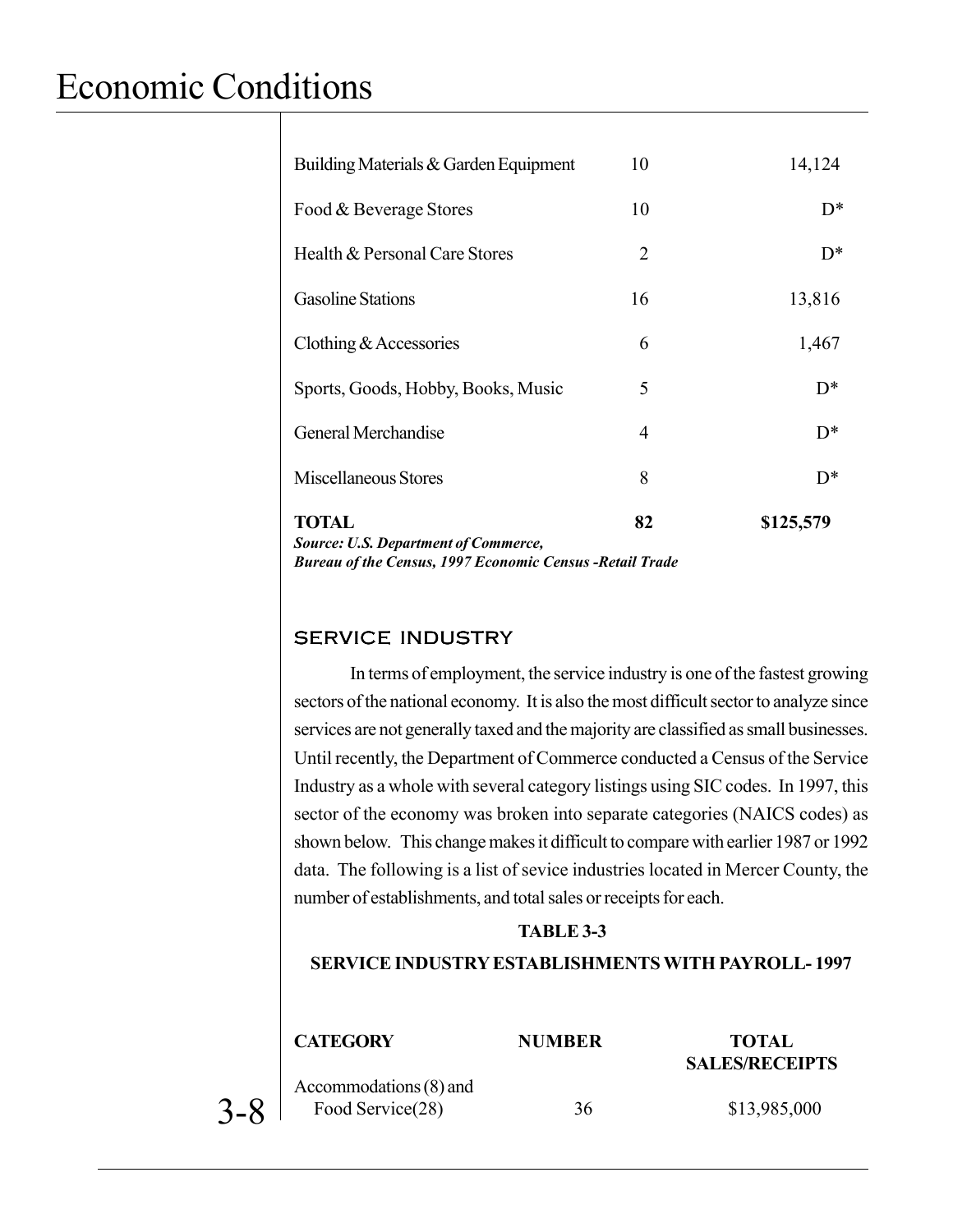| Arts, Entertainment and Recreation                         | 7   | \$2,192,000  |
|------------------------------------------------------------|-----|--------------|
| Health Care and Social Assistance                          | 21  | \$9,785,000  |
| Professional, Scientific, and<br><b>Technical Services</b> | 24  | \$3,662,000  |
| Administrative & Support,<br>Waste Management and          |     |              |
| <b>Remediation Services</b>                                | 13  | \$2,567,000  |
| Other (except public administration)                       | 20  | \$2,981,000  |
| TOTAL                                                      | 121 | \$35,172,000 |

### AGRICULTURE

According to estimates of the Kentucky Workforce Development Cabinet, Department for Employment Services, an average of 575 persons were employed in the agricultural industry in Mercer County in the year 2000. This represents approximately 8% of employed residents. Although agricultural activity in Mercer County has declined somewhat as the county becomes more urbanized, agriculture continues to be important to the county's economy and character. Figure 3-3 presents agricultural statistics for Mercer County.

According to the U.S. Department of Commerce's Census of Agriculture, the number of farms in Mercer County has steadily declined since 1982. In 1982, there were 1,209 farms containing 145,660 acres of farmland and 39,661 acres of harvested cropland. The number of farms decreased to 976 in 1997 (-19.2%) with the number of acres of farmland declining to 126,389, which is a loss of 19,271 acres or -13.2%. It is important to note that although the number of farms and farm acres decreased over this fifteen (15) year period, the number of harvested cropland has only slightly decreased from 39,661 to 38,053, a decrease 1,608 acres or 4%. Table 3-3 also presents statistics on major crop and livestock production in the county for 2001-2002. It is important to note that Mercer County ranks 14th in the state for Burley Tobacco and 10th for Alfalfa Hay.

![](_page_6_Picture_5.jpeg)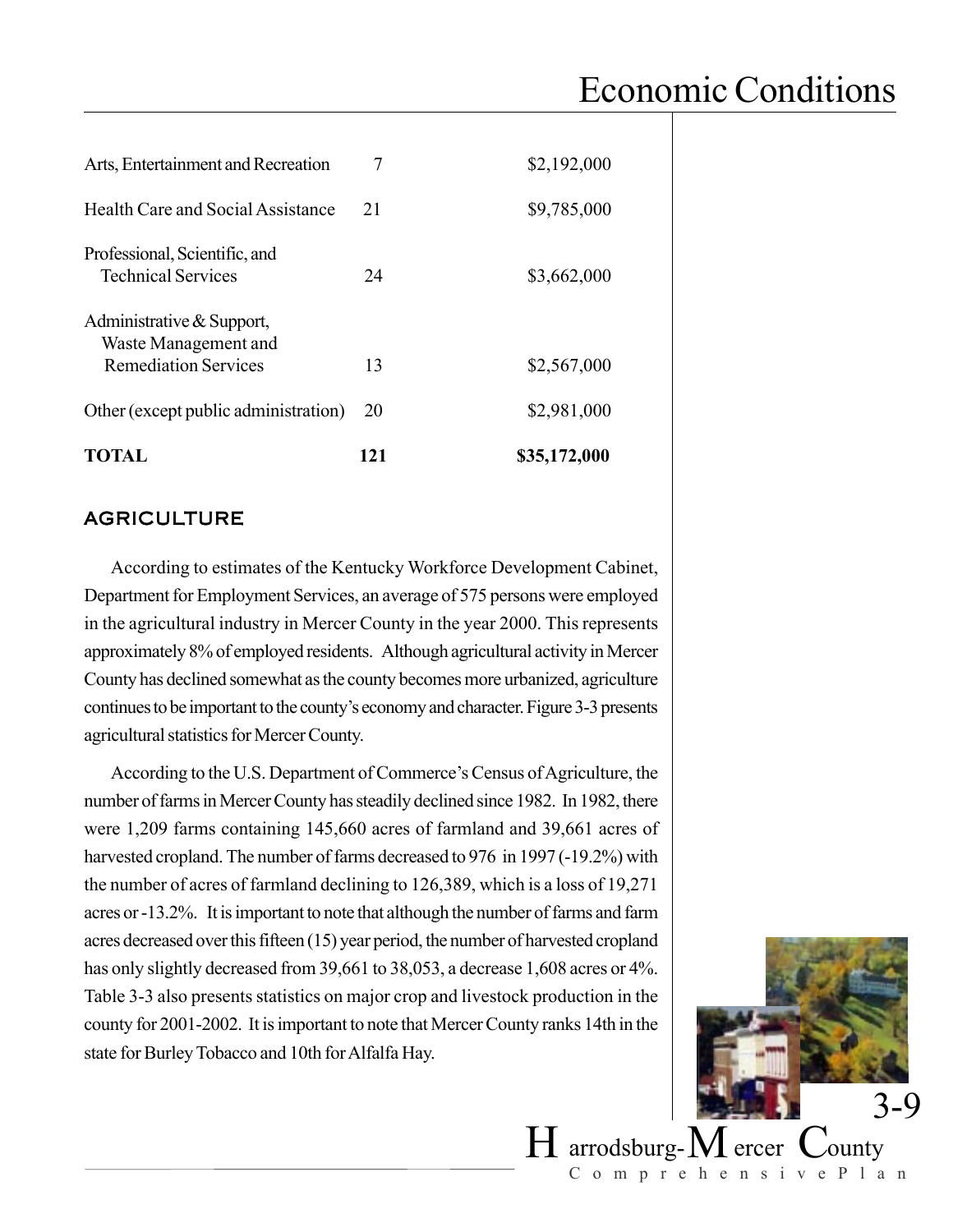### TOURISM

The Kentucky Department of Travel Development analyzes the economic impact of Kentucky's tourism and travel industry. Two (2) key areas analyzed at the county level are travel expenditures and tourism industry employment. Tourism and travel industry employment for Mercer County, Bluegrass Region, and Kentucky for the years 1991, 2001, and 2002 estimates are shown on Figure 3-3. Mercer County lost 134 jobs in this sector from 1991 to 2002, a decrease of 13.7%. The Bluegrass Region which includes fifteen (15) counties in central Kentucky also experienced a loss in tourism employment during this time period while the State of Kentucky increased tourism industry employment by 8.32%.

Figure 3-4 shows travel expenditures for the same period. Although employment in the travel and tourism industry decreased, travel expenditures in Mercer County increased by 18.69% from 1991 to 2001. As of 2001, Mercer County ranked 34th out of 120 counties in terms of travel expenditures. Significant increases in travel expeditures were also experienced in the Bluegrass Region overall (31.47%) and the state of Kentucky (173.77%).

### CIVILIAN LABOR FORCE

The civilian labor force is defined as the sum of both employed and unemployed persons sixteen (16) years of age and older, excluding armed forces personnel and persons in penal and mental institutions, sanitariums and homes for the aged, infirm and needy. Persons "not in the labor force" include those not classified as employed or unemployed and include:

- retired persons;
- persons engaged in their own housework;
- **Persons not working while attending school;**
- persons unable to work because of a long term illness;
- persons discouraged from seeking work because of personal or job market factors; and
- persons who are voluntarily idle.

# 3-10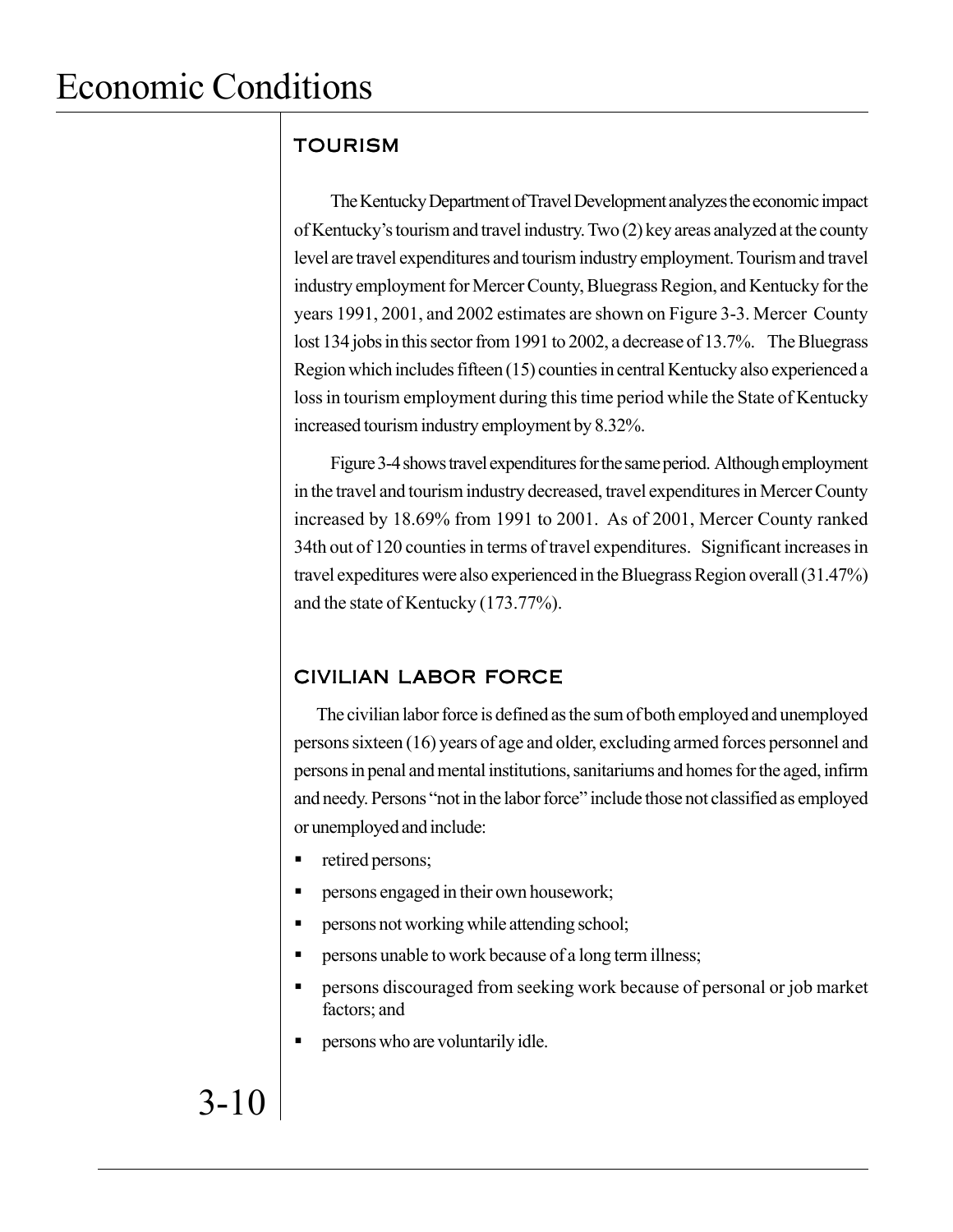The labor force characteristics of each county in the labor market area are shown on Table 3-5. In 2001, Mercer County had a total of 10,962 persons in the civilian labor force. Of this number 10,385 were employed and 577 unemployed. Comparatively, Fayette County had the largest civilian labor force (144,218) in the labor market area. Washington County had the smallest civilian labor force at 6,134.

#### UNEMPLOYMENT

In 2000, there were 10,213 residents in the Mercer County labor force with an average of 371 residents being unemployed and an unemployment rate of 3.2%. As can be seen in Table 3-5, Mercer County had a 5.3% annual average unemployment rate in 2001, a 2.1% increase from the 2000 U.S. Census. In 2001, Mercer County had one of the highest umployment rates in the labor market area. Fayette County had the lowest unemployment rate at 2.8%. Lincoln County had the highest at 6.5%. The average annual unemployment rate in the labor market area was 4.7% in 2001.

For comparative purposes, the unemployment rates for Mercer County, Kentucky and the United States from 1990 to 2001 are shown in Figure 3-6. This figure shows that the unemployment rate in Mercer County has been consistently lower than the state of Kentucky and the United States during this time period with the exception of the years 1990 and 2001. Historically Kentucky's unemployment rate has been higher than the national average. However, it is interesting to note that Kentucky's unemployment rate was lower than the U.S. rate overall from 1992 until 1996.

### EMPLOYMENT OF MERCER COUNTY RESIDENTS

The civilian labor force of Mercer County is employed in a wide range of industries (Table 3-6). This information is obtained from the 2000 U.S. Census and does not reflect the location of employment. As of 2000, there were 9,821 employed persons 16 and over. At this time, the majority of the Mercer County residents were employed in *Manufacturing* (26.13%) , *Educational, Health, and Social Services* (17.01%), and *Retail Trade* (25.24%). The industry with the lowest percentage of

![](_page_8_Picture_7.jpeg)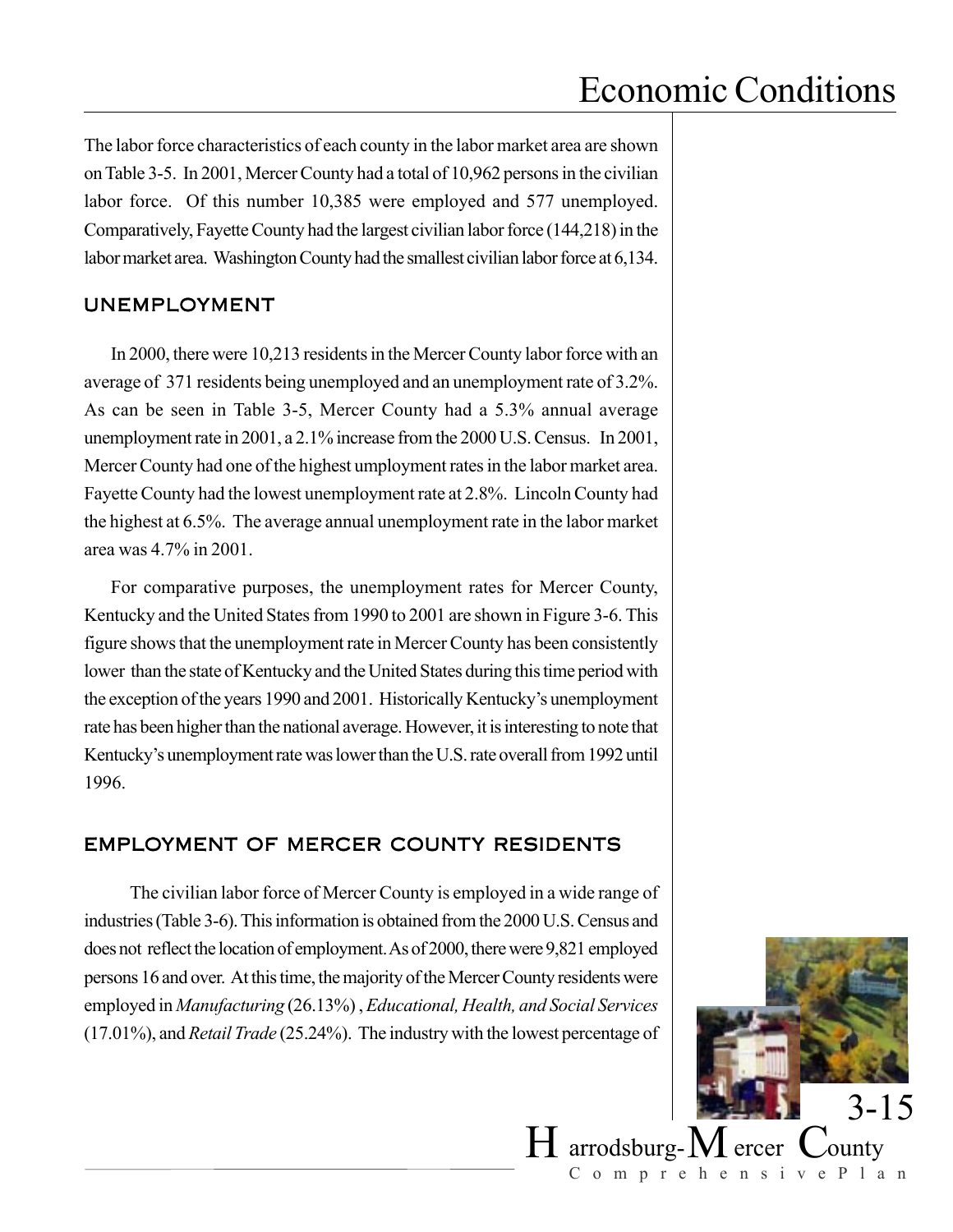employment was the *Information* Sector (10.07%). Employment statistics for the cities of Harrodsburg and Burgin are similar to Mercer County.

In 2000, the top three employment industries for Harrodsburg residents were: *Manufacturing* (29.0%) , *Educational, Health, and Social Services* (14.7%), and *Retail Trade* (12.2%). However, the industry with the lowest percentage of employment was the *Wholesale Trade* sector (1.7%) which differs from the county. The top three industries for Burgin residents in 2000 were: *Manufacturing* (32.2%), *Educational, Health, and Social Services* (22.2%), and *Retail Trade* (11.3%). The two industries with the lowest percentage of employment were the *Wholesale Trade* Sector (1.1%) and the *Educational, Health, and Social Services* sector  $(1.1\%)$ .

### COMMUTING PATTERNS

Table 3-7 details the commuting patterns of Mercer County residents in 2000 At this time, the majority (54.4%) of Mercer County residents worked and lived in the county. Of the working residents that worked out of county, 44.6% worked within the State of Kentucky, while less than 1% commuted to other states for employment.

#### **TABLE 3-7 MERCER COUNTY WORKERS 16 AND OVER BY PLACE OF WORK**

|                                                                                                   | #                    | $\frac{0}{0}$        |
|---------------------------------------------------------------------------------------------------|----------------------|----------------------|
| Work and live in Mercer County                                                                    | 5,235                | 54.5%                |
| Work in KY outside of Mercer County                                                               | 4,283                | 44.5%                |
| Work outside of KY<br><b>Total working residents</b><br><b>Total commuting into Mercer County</b> | 92<br>9,610<br>2,964 | 95%<br>100%<br>36.2% |
| Total working and living in Mercer County                                                         | 5,235                | 63.8%                |
| <b>Total workers in Mercer County</b>                                                             | 8,199                | 100%                 |

Tables 3-8 examines the number of persons working in Mercer County. Only 36.2% percent of persons working in the county come from other areas with the

3-16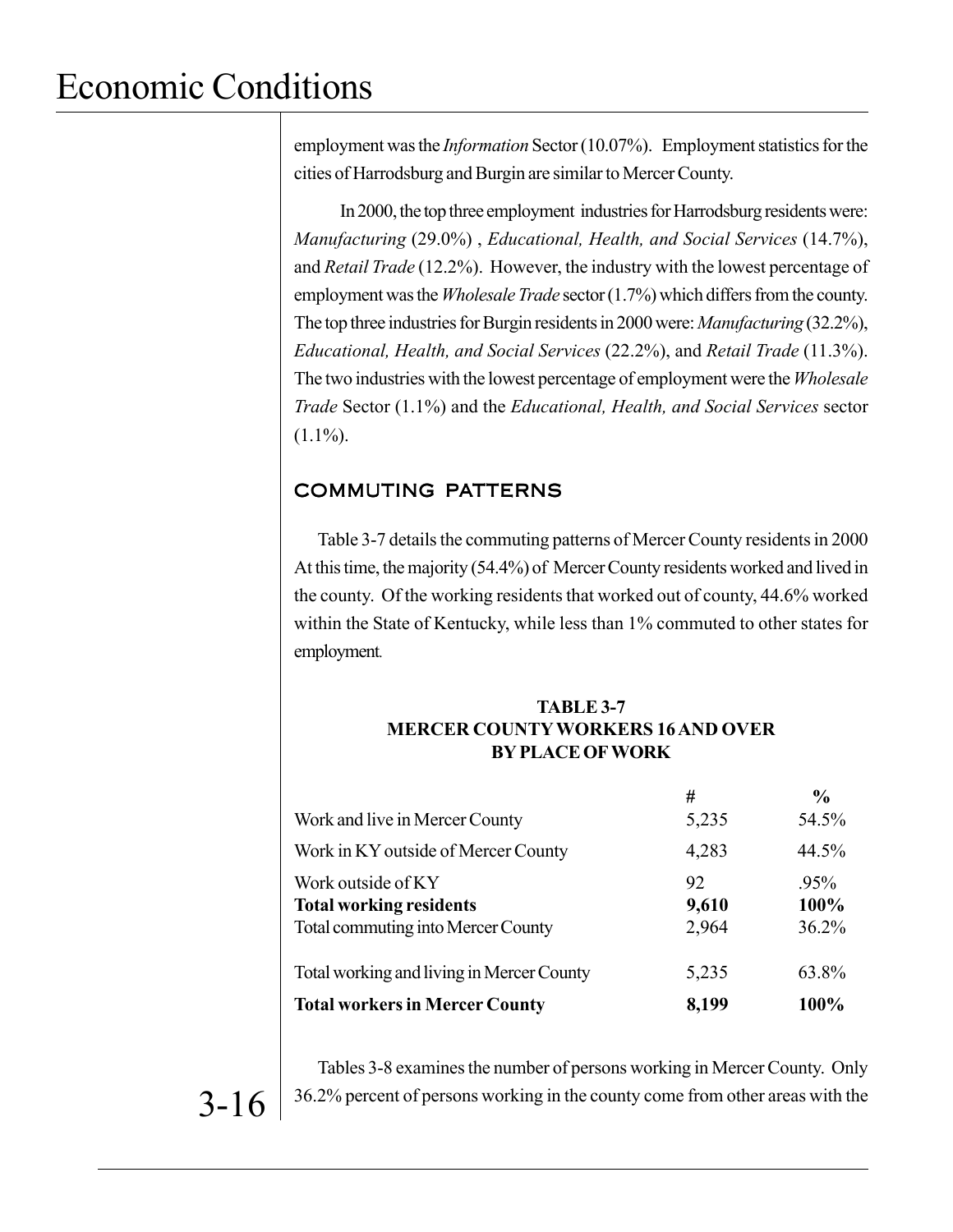majority (63.8%) of workers being Mercer County residents.

As can be seen from reviewing this data, the majority of workers stay in the county to work. The following summarizes the commuting patterns of the Mercer County and those commuting into the county from other places.

#### **TABLE 3-8 PRIMARY AREAS THAT MERCER COUNTY RESIDENTS COMMUTE TO**:

#### **KOTAL 4,283**

Fayette County 1,319 workers Boyle County 1,291 workers Anderson County 432 workers Franklin County 389 workers Woodford County 292 workers Jessamine County 181 workers

#### **OTHER STATES TOTAL 92**

| Hamilton, OH |  |
|--------------|--|
| Porter, IN   |  |
| Lincoln, MO  |  |
| Queens, NY   |  |

29 workers 10 workers 8 workers 8 workers

#### **PRIMARY AREAS THAT MERCER COUNTY WORKERS COMMUTE FROM**:

#### **KENTUCKY TOTAL 2,941**

| <b>Boyle County</b>      | 1,191 workers |
|--------------------------|---------------|
| <b>Lincoln County</b>    | 388 workers   |
| <b>Fayette County</b>    | 248 workers   |
| <b>Washington County</b> | 213 workers   |
| <b>Garrard County</b>    | 125 workers   |
| <b>Anderson County</b>   | 108 workers   |

#### **OTHER STATES TOTAL 23**

Warrick, IN 14 workers Madison, IL 7 workers Davidson, TN 2 workers

3-17

 $H$  arrodsburg- $M$  ercer  $C$ ounty

ComprehensivePlan

As reported by the 2000 U.S. Census for Mercer County, the preferred method of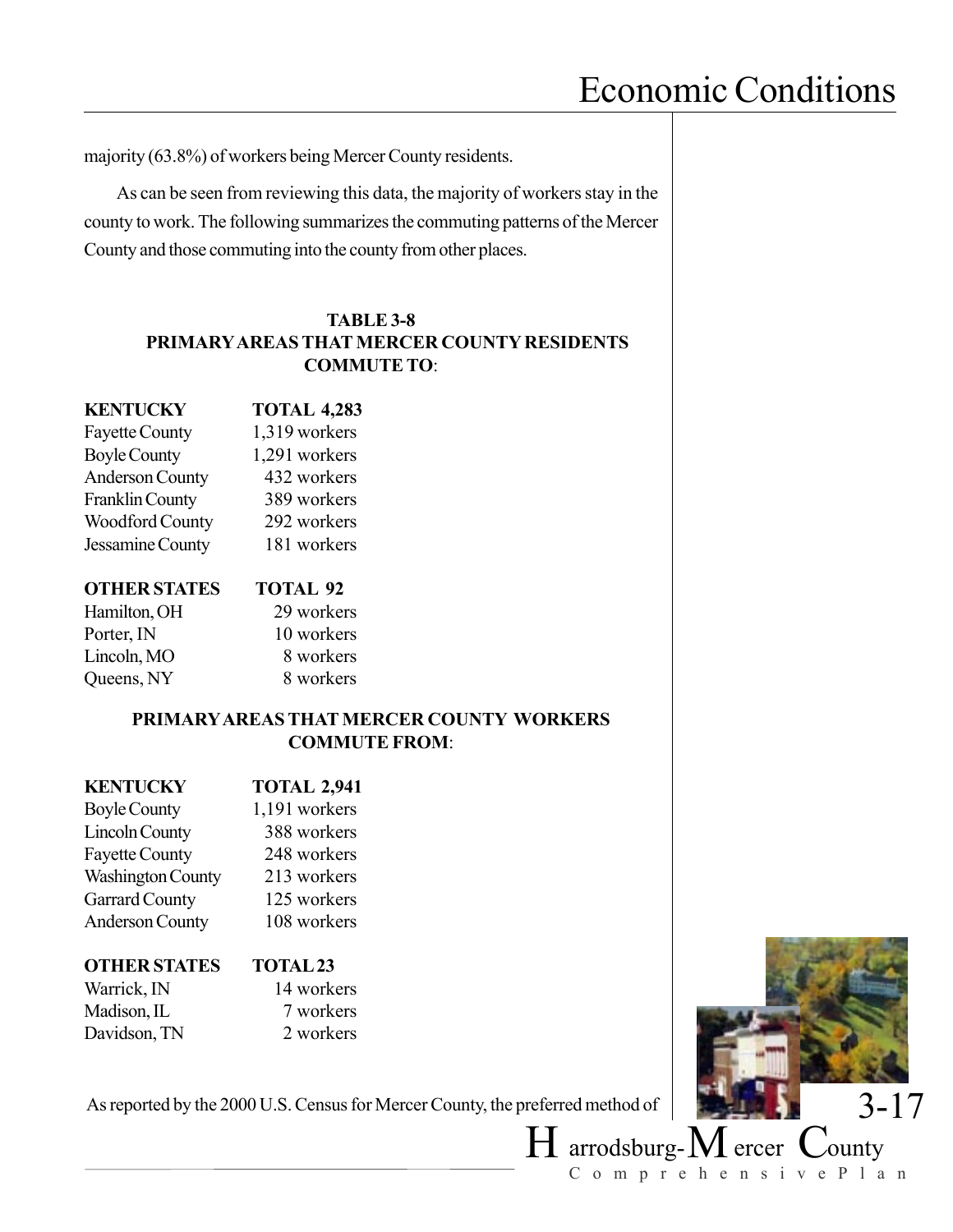transportation to work is by car, truck or van with 7,861 residents (81.8%) driving to work alone and 1,269 residents (13.2%) carpooling. An additional 457 residents (4.7%) indicated that they walk to work or work at home. A total of 23 persons indicated that they use other means to get to work. No residents reported using public transportation. In 2000, the mean travel time to work was 24 minutes.

### MONETARY INCOME

There are two methods of determining per capita income. The first is on the basis of monetary income alone. This is the method used by the U.S. Census Bureau. Total monetary income includes wages and salaries, net farm and non-farm self-employment, interest dividend, net rental income, social security and all other regularly received income such as pensions, unemployment compensation and alimony. Receipts not counted include various "lump sum" payments such as capital gains and inheritances. The total represents the amount of income received before deductions. Table 3-9 shows the per capita income and median household incomes for Kentucky, Mercer County and the labor market area according to the U.S. Census Bureau based on monetary income. According to the 2000 U.S. Census, the per capita income of Mercer County**,** Harrodsburg, and Burgin were lower than State of Kentucky overall and most of the labor market area. The median household incomes of Mercer County and Burgin exceeded that of the state; although the median household income for the Harrodsburg was considerably less than the state and was the lowest in the labor market area. The highest per capita income in the labor market was \$23,109 in Fayette County. Woodford County had the highest average median household income at \$49,491. Lincoln County had the lowest per capita income (\$13,602) and median household income (\$26,542) in the labor market area.

#### **TABLE 3-9 CENSUS INCOME DATA 1999**

| Per Capita    | <b>Median Household</b> |
|---------------|-------------------------|
| <b>Income</b> | Income                  |
| \$17,972      | \$35,555                |
| \$15,327      | \$27,500                |
| \$16,756      | \$34,135                |
|               |                         |

3-18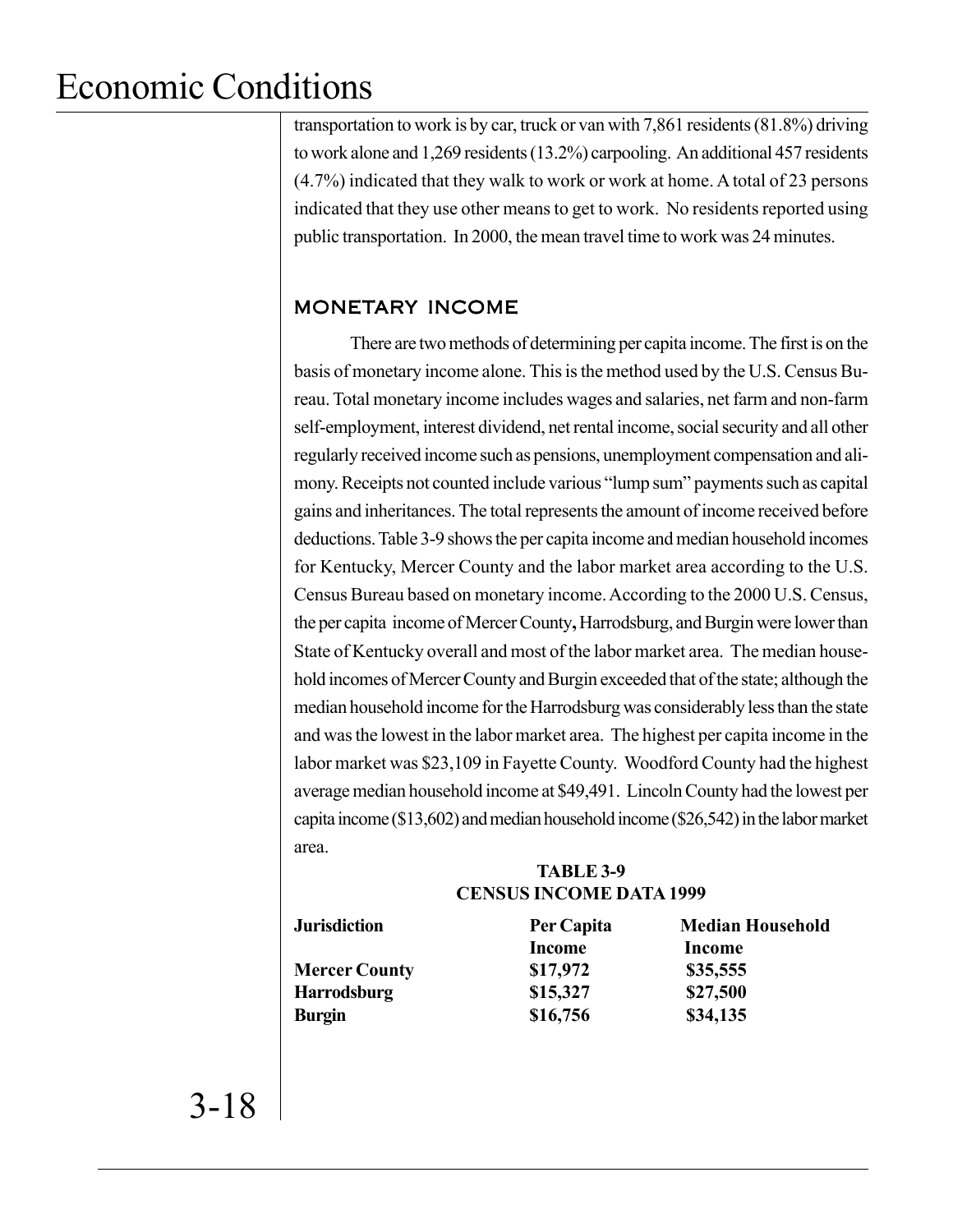| \$49,491 |
|----------|
|          |
| \$33,136 |
| \$26,542 |
| \$40,096 |
| \$34,284 |
| \$39,813 |
| \$35,241 |
| \$45,433 |
|          |

*Source: U.S. Census 2000*

### PERSONAL INCOME

The second method of calculating per capita income is more inclusive and is termed personal per capita income. Personal per capita income includes income received from all sources such as wages and salaries, other labor income (employer contributions to private pension funds, jury and witness fees, etc.) proprietor's income, rental income, dividend and interest earnings by individuals and transfer payments not for services rendered (such as food stamps and welfare payments). Personal contributions for social security are deducted. Personal per capita incomes for Mercer County, the labor market area, Kentucky and the United States from 1990 to 2000 are shown in Table 3-10.

#### **TABLE 3-10 PERSONAL PER CAPITA INCOME**

| <b>Mercer County</b>                                         | 1990<br>\$14,511 | 2000<br>\$23,444 | $%$ CHG<br>61.6% |
|--------------------------------------------------------------|------------------|------------------|------------------|
| <b>Anderson County</b>                                       | \$15,568         | \$23,851         | 53.2%            |
| <b>Boyle County</b>                                          | \$14,580         | \$24,531         | 68.3%            |
| <b>Fayette County</b>                                        | \$21,065         | \$31,218         | 48.1%            |
| <b>Garrard County</b>                                        | \$13,367         | \$18,072         | 35.2%            |
| Jessamine County                                             | \$14,929         | \$24,118         | 61.6%            |
| <b>Lincoln County</b>                                        | \$11,059         | \$18,284         | 65.3%            |
| <b>Washington County</b>                                     | \$12,656         | \$22,109         | 74.7%            |
| <b>Woodford County</b>                                       | \$21,807         | \$34,448         | 58.0%            |
| Kentucky                                                     | \$15,484         | $$24,085$ 55.5%  |                  |
| U.S.                                                         | \$19,584         | \$29,469 50.5%   |                  |
| <b>Source: 2002 Kentucky Deskbook of Economic Statistics</b> |                  |                  |                  |

![](_page_12_Picture_7.jpeg)

 $^{\circ}H$  arrodsburg- $M$  ercer  $\degree$  County ComprehensivePlan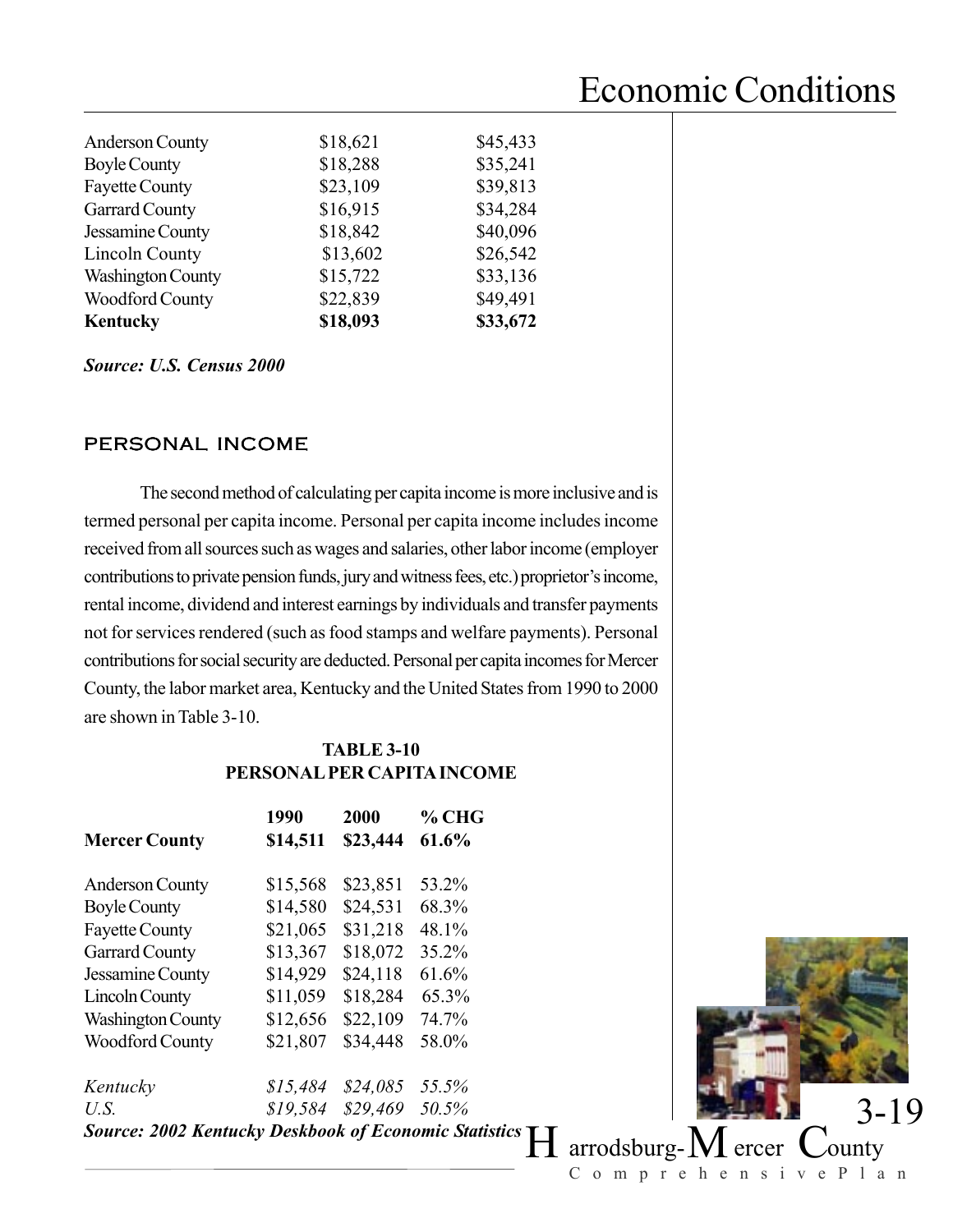The Kentucky Deskbook for Economic Statistics estimates that the personal per capita income for Mercer County increased to \$23,444 in 2000. This is a 61.6% change from 1990. The Deskbook also estimates that the per capita income for the state overall increased to \$24,085 or 55.5% from 1990. Although Mercer County had a lower per capita income than most of the counties in the labor market in 1990, the county had one of the highest percentage of increase (61.6%) of all counties in the labor market area. In addition, this percentage increase exceeded that for Kentucky and the U.S. In the labor market area, Washington County had the highest percentage increase at 74.4% of personal per capita income.

### POVERTY RATE

Poverty level is considered to be the minimum level of monetary income adequate for families of different sizes in consideration of American consumption patterns. These levels are determined by comparing individual or family income with annual income thresholds. The poverty levels are adjusted annually by the U.S. Government. The poverty rate is the percentage of individuals or families with incomes below the poverty level. Table 3-11 shows the poverty rates for Mercer County for 1989 and 1999 as compared to the rates for the Kentucky and the labor market area. The poverty rate in Mercer County is higher than the majority of counties in the labor market but lower than the state overall. In addition, the county's poverty rate decreased at a greater rate (-22.8%) than most counties in the labor market and Kentucky.

|                          | 1989    | 1999     | <b>CHG</b> |
|--------------------------|---------|----------|------------|
| <b>Mercer County</b>     | 16.7%   | 12.9%    | $-22.8%$   |
| Anderson County          | $9.3\%$ | 7.5%     | $-19.4%$   |
| <b>Boyle County</b>      | 17.1%   | 11.9%    | $-30.4%$   |
| <b>Fayette County</b>    | 14.1%   | 12.9%    | $-8.5\%$   |
| <b>Garrard County</b>    | 18.1%   | 14.7%    | $-18.8%$   |
| Jessamine County         | 13.2%   | $10.5\%$ | $-20.5%$   |
| <b>Lincoln County</b>    | 27.2%   | 21.1%    | $-22.4%$   |
| <b>Washington County</b> | 18.8%   | 13.5%    | $-28.2%$   |
| <b>Woodford County</b>   | 7.9%    | $7.3\%$  | $-7.6%$    |
| Kentucky                 | 19.0%   | 15.8%    | $-16.8\%$  |

**TABLE 3-11 POVERTY RATES**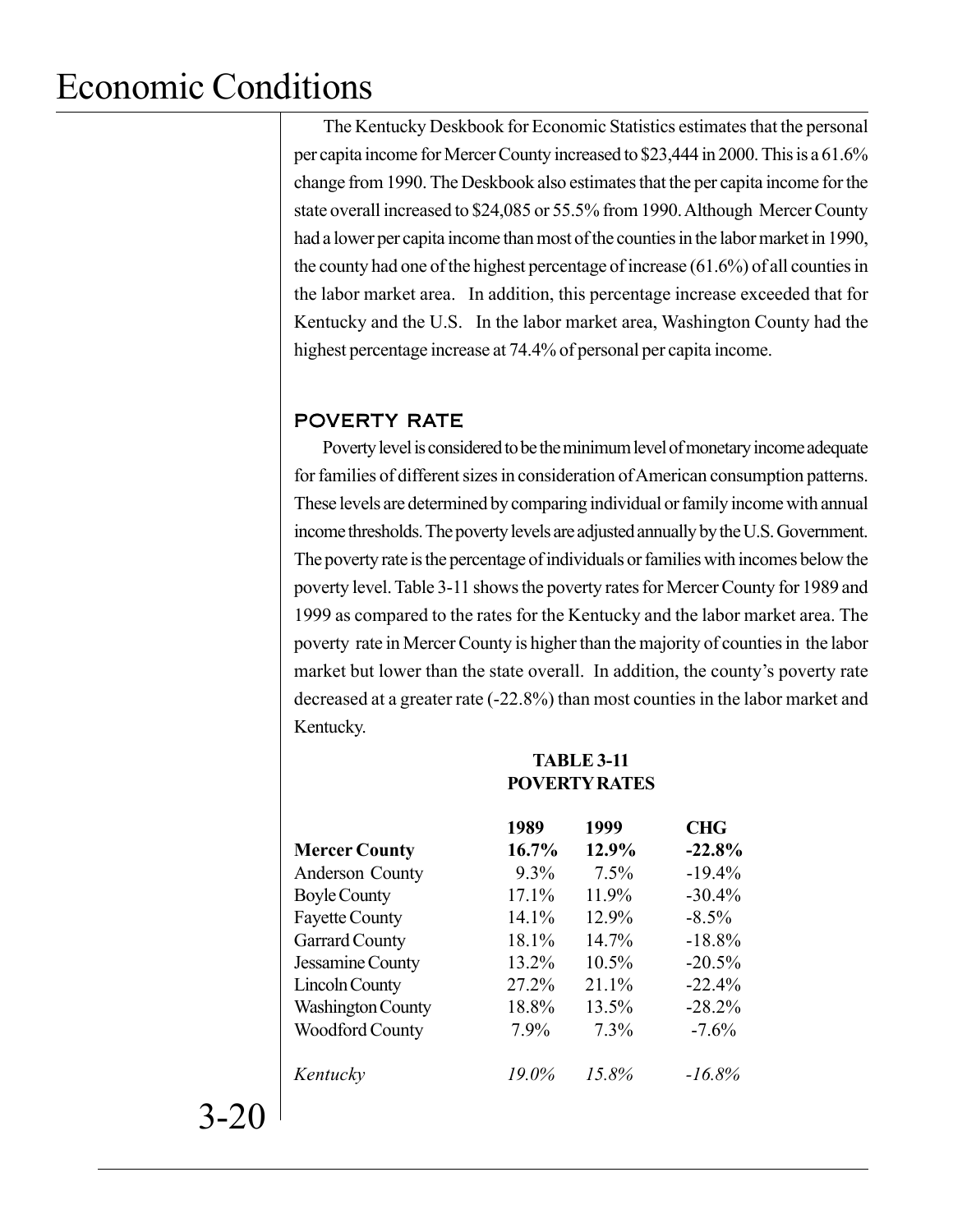### CURRENT ECONOMIC DEVELOPMENT ACTIVITIES

### Mercer County Industrial Development **AUTHORITY**

Prior to January 1989, Mercer County had a private, non-profit industrial foundation. However, in 1989 the Harrodsburg-Mercer County Industrial Development Authority was established as a government entity in accordance with KRS 154.50-301 to 154.50-346. The industrial development authority is governed by six (6) appointees. Three (3) people are appointed by the Mercer County Judge/ Executive and three (3) are appointed by the Mayor of Harrodsburg. The industrial authority was formed for the purpose of acquiring property, developing land for industrial use, and recruiting new industries. For this reason, the Harrodsburg Mercer County Industrial Development Authority actively supports local and regional projects that promote the economic growth of Central Kentucky and the competitiveness of the State of Kentucky at the national and global level. In order to promote the healthy economic growth of Harrodsburg and Mercer County, the authority coordinates economic development programs and the development of incentive packages with the Kentucky Cabinet for Economic Development and the Kentucky Industrial Development Council.

The Harrodsburg Mercer County Industrial Authority owns the Gene C. Royalty Industrial Park located in the northwestern portion of the City of Harrodsburg which is served by a paved access road allowing convenient access to U.S. 127. Primary industries in the park are Bay West Paper, Trim Masters, and CDR Manufacturing. Major industries located on the exterior of the park include Modine Manufacturing, Hitachi Automotive Products, and Corning.

In Fall of 2001, the Harrodsburg/Mercer County Industrial Development Authority initiated the development of the *Quality of Life/Partners in Progress Plan* which outlines the authority's mission statement and strategic economic development plan. The plan addresses quality of life, goods, services and employee retention issues within the county. Important tasks for the Industrial Development Authority identified during the planning process, as contained in the plan, include:

![](_page_14_Picture_6.jpeg)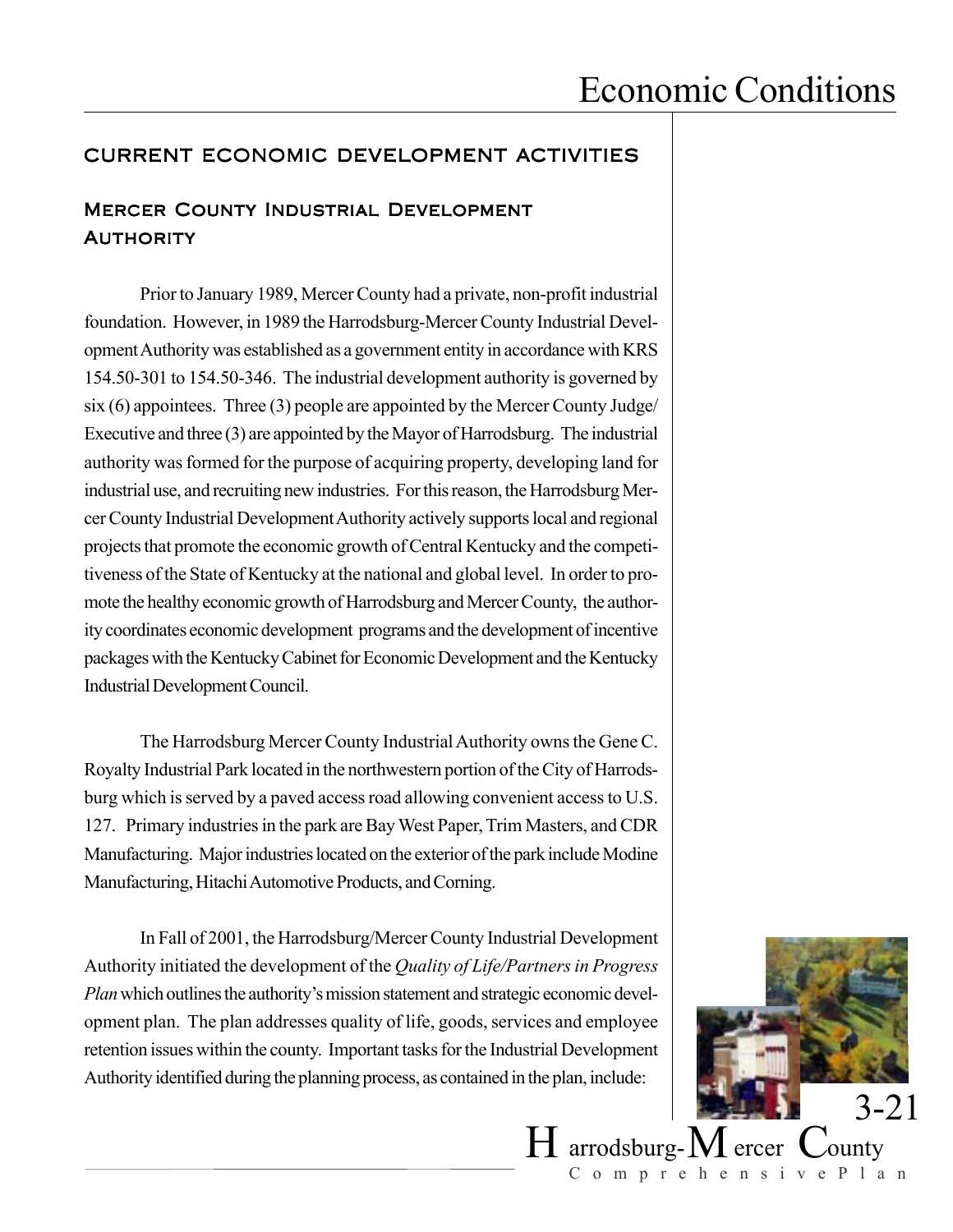#### **DEFINING OUR OBJECTIVES**

-The authority learned about the client, Major Industry, and Community

-Hosted an interactive Business and Idea Exchange for Business and Industry.

-Hosted an interactive Industry Day in Concert with Mercer County Youth Leader ship.

-Commenced an informative, educational publishing about today's industry to Major Industry and our Community.

-Commenced a quarterly, educational publishing through local media featuring Major Industry.

-Met individually with Major Industry, defining individual internal objectives.

-Met with State and Economic Cabinet members to establish ongoing, regulated contact.

-Created partnership, Partners In Progress, between Major Industry, Our Commu nity, the Industrial Authority.

-Checked the "pulse" of our advanced educational community through Chance to Advance in cooperation with Lexington Community College.

#### **TECHNICAL PREPARATION**

-Completed building analysis and recommendations for area underutilized property, i.e. Createc, Keystone, Hallmack, Cricketeer.

-Land evaluation and market comps for available industrial property.

-Researched existing commercial business serving Major Industry, our Community.

-Researched individual growth patterns of existing major industry, i.e. structural, business employment patterns and processes.

#### **IDENTIFIED THE MISSION/STRATEGIC PLAN-PARTNERS IN PROGRESS - QUALITY OF LIFE - PHASE I**

-Established out Mission Statement focused upon retaining current and attracting new industry - Partners in Progress-Quality of Life-Phase I

-Reported our mission to the City and County Leadership, Major Industry, and out Community through public advertising and individual sessions.

### **ACTING UPON THE MISSION**

Pioneered the first Employee Retention Summit with Major Industry encompassing:

-State Incentive Needs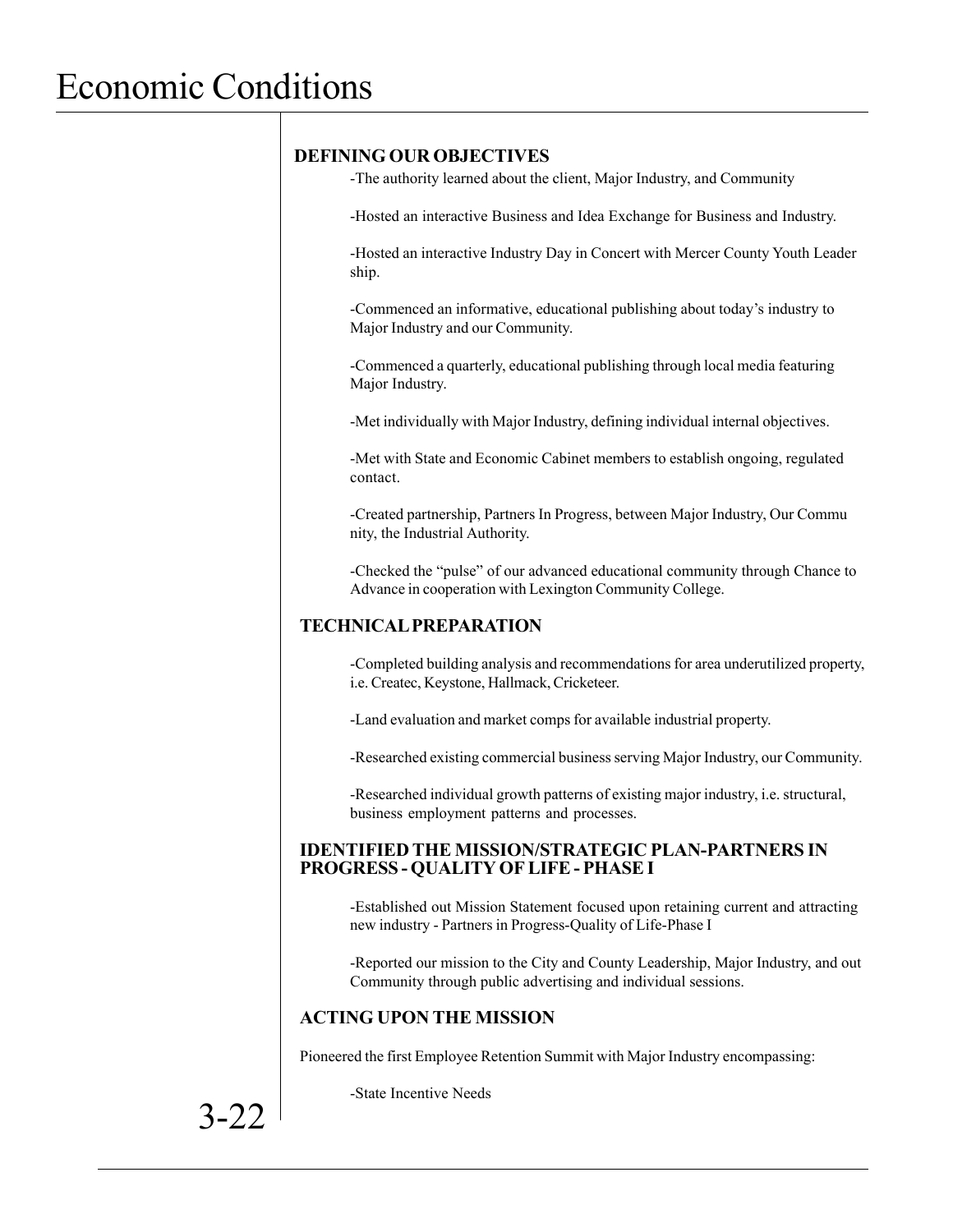-Structural Expansion -Employee Growth -Business Line/Product Growth -Health Care/Health Care Consortium -Training requirements, permanent and temporary to permanent -Quality of Life - Goods and Services -Communications - Broadband, Satellite -Regular State and Industrial Authority contact - incentive updates and require ments from Major Industry. -Direct Dialog/contact with U.S. Congressional Leaders and political representa tives. -Regionalism -- multi-county efforts to drive and meeting the business needs of our Community and Major Industry.

#### **INSPIRED, INNOVATED PRODUCTS/SUCCESS OF OUR EM-PLOYEE RETENTION SUMMIT**

-Solid business relationships by and between Major Industry and the Industrial Authority.

-Independent interactive relationships by and between Major Industry Senior and Middle management.

-A mutual effort toward a Health Care Consortium at multi-county level.

-A premier, round-table session with Ephraim McDowell resulting in one primary contact to serve and assist our Major Industrial Portfolio, and a commitment to interact hospital services and programs.

-Development of a Technical Village, web based tool for advanced skilled, profes sional employees at a multi-county level.

-Connecting major industry to local real estate relocation services for their employ ees and families.

-Constant availability of the Industrial Authority to Major Industry addressing specific internal business needs.

#### **THE SUCCESS OF COMBINED EXPERTISE - MAJOR INDUSTRY, THE INDUSTRIAL AUTHORITY, AREA PROFESSIONALS**

-Industrial Authority submitted substantive research and information working with our Community in the UK Study for Comprehensive Planning

-The Industrial Authority submitted to major industry market analysis, infrastruc ture study and recommendations directly impacting a once pending decision to relocate substantial square footage/employees to an alternate facility beyond our State Line.

-Partnered with City Commissioner Kevin Perkins in a comprehensive study of City Public Works, including building, employee, and space analysis driven to improve a suitable central working environment and structure for City Employees.

![](_page_16_Picture_14.jpeg)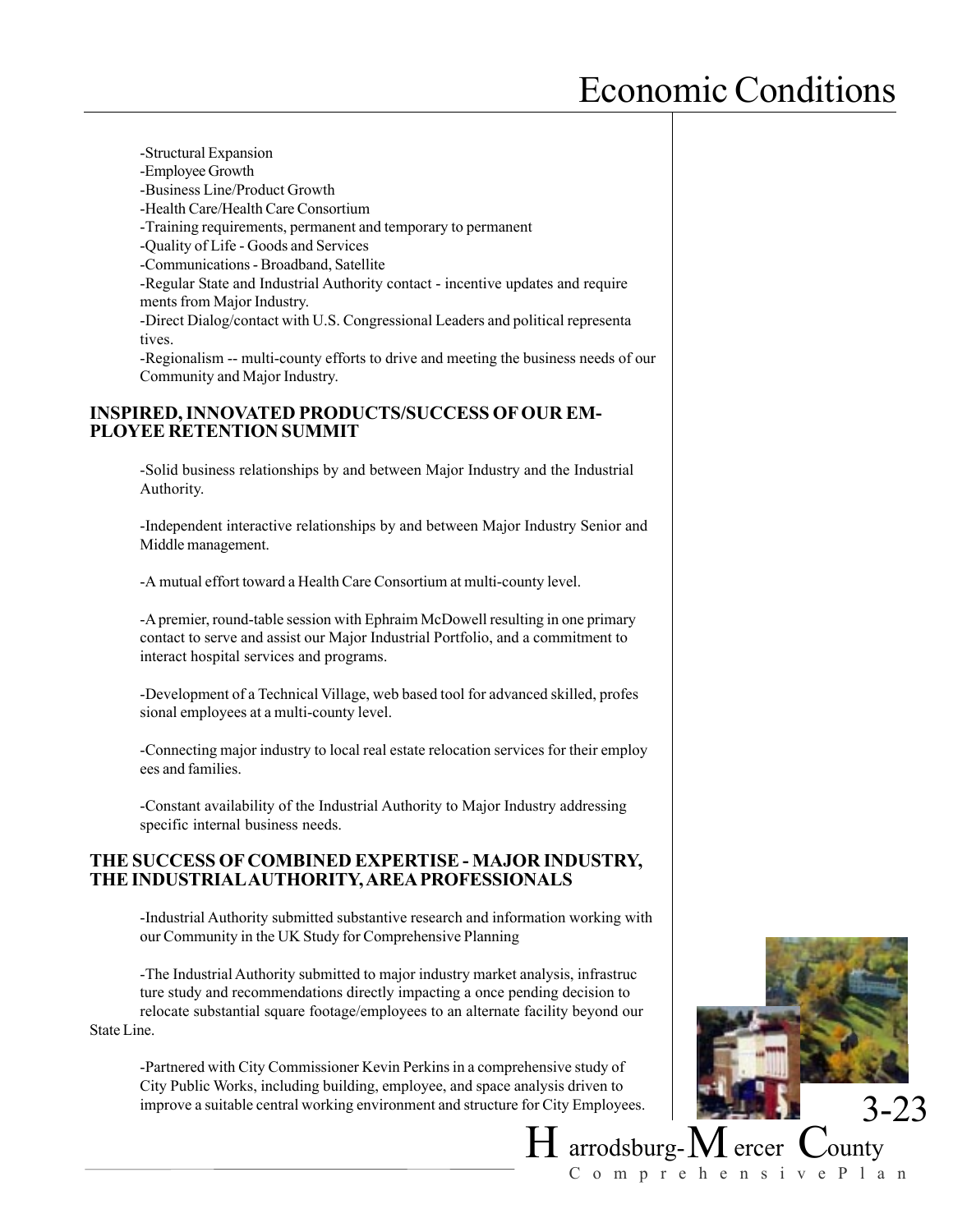-Provided building analysis, structural improvement, demolition estimates and recommendations for redevelopment of the underutilized Cricketeer site to the City of Harrodsburg

-Achieved full contribution and unanimous support from our Fiscal Court in Mercer County toward our continued success with our Partner in Progress/Quality of Life Mission.

-Providing expertise in building structure and space analysis to the Harrodsburg Technical Center.

-Participation in steering sessions toward program expansion and physical expan sion of the Harrodsburg Technical Center.

-Partnering with privately owned industrial land owners and the Economic Cabinet to effectively market viable industrial land.

-Participation in the Regional Program "The Heartland Coalition", Chairing Market ing and Promotion of economic unity, growth among 19 Central Kentucky loca tions.

-Expertise in building analysis, research in refurbishment, redevelopment, structural improvements, secured interior/exterior improvement, demolition and commercial redevelopment recommendations for underutilized property and acreage.

#### **TASKS AT HAND**

-Driving the Health Care Consortium to multi-county, State, and Federal level.

-Facilitating individual industry expansion and retention needs.

-Developing a five (5) year proforma, collective, and by individual industry addressing communication and infrastructure needs.

-Completing and implementing the development strategy for privately owned and authority owned industrial land.

-Sustaining consistent availability to address each and every issue, concern and business requirement of major industries in Harrodsburg/Mercer County.

-Pursuing State and Federal funding allowing for independent, daily, cost effective business operation of the Industrial Authority and related projects.

-Facilitating the creation of the Technical Village/Advanced Skilled Professionals web based site.

-All projects and innovations evolving from ongoing Employee Retention Summits.

-Developing an inter-park professional employee development and training center serving Harrodsburg/Mercer County's collective billion dollar industrial portfolio.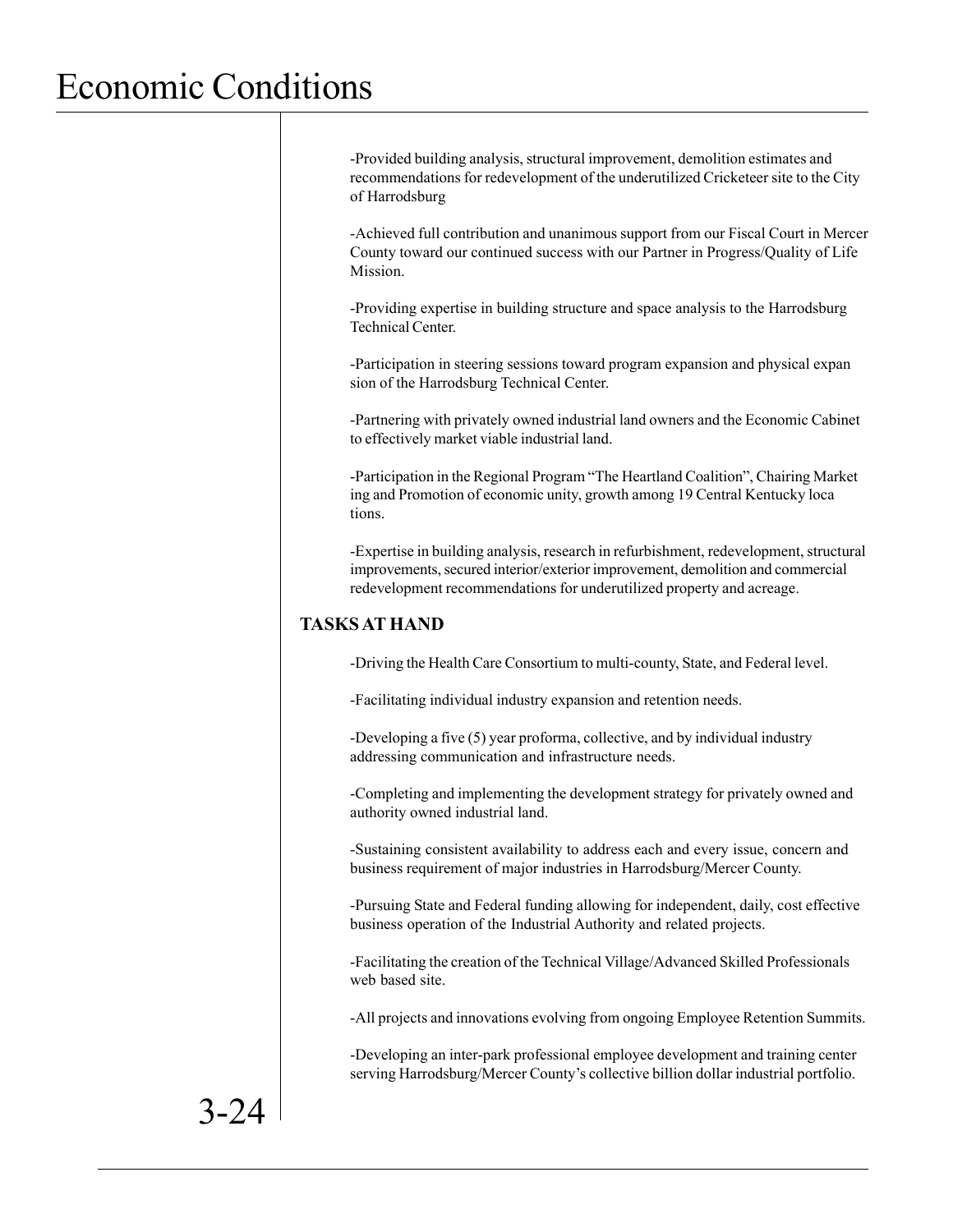-Improving the communication with the state regarding industrial prospects.

-Providing expertise and assistance in the development of goods and services serving major industry and the Mercer County School System.

### HARRODSBURG/MERCER COUNTY TOURISM **COMMISSION**

In 1979, the Harrodsburg City Commission and the Mercer County Fiscal Court established the Harrodsburg/Mercer County Tourist Commission pursuant to KRS 91A.350. A three percent (3%) transient room tax solely funds the operations of the commission. There are currently eight (8) hotels/motels/inns, four (4) bed and breakfasts, three (3) lake rentals and one (1) river cottage in Harrodsburg and Mercer County, which provide a total of approximately 417 lodging rooms.

The Tourist Commission Board of Directors is comprised of seven (7) members, five (5) of which are appointed by the County Judge Executive, based on recommendations by the Harrodsburg Hotel/Motel Association, the Harrodsburg Restaurant Association, and the Mercer Chamber of Commerce. The Judge Executive also appoints one (1) individual to serve as the Mercer County representative; and the Harrodsburg Mayor appoints one (1) person to serve as the City of Harrodsburg representative. The Harrodsburg/Mercer County Tourist Commission office serves as the Visitor Information Center and is located at 124 South Main Street in the downtown historic district.

Since 1979, the Harrodsburg/Mercer County Tourist Commission's primary goal has been to enhance the city and county's economy through tourism development - to promote and sell Harrodsburg as a destination for leisure, group and business travel. The collection of transient room tax provides the resources to promote the area to the best of the agency's financial ability. An extensive marketing plan promotes "Historic Harrodsburg" as Kentucky's First Settlement and entices travelers to visit the variety of historic attractions offered. Due to the Commission's marketing efforts for over twenty (20) years, the tourist attractions of Mercer County are well known throughout the state and national tourism industry.

![](_page_18_Picture_7.jpeg)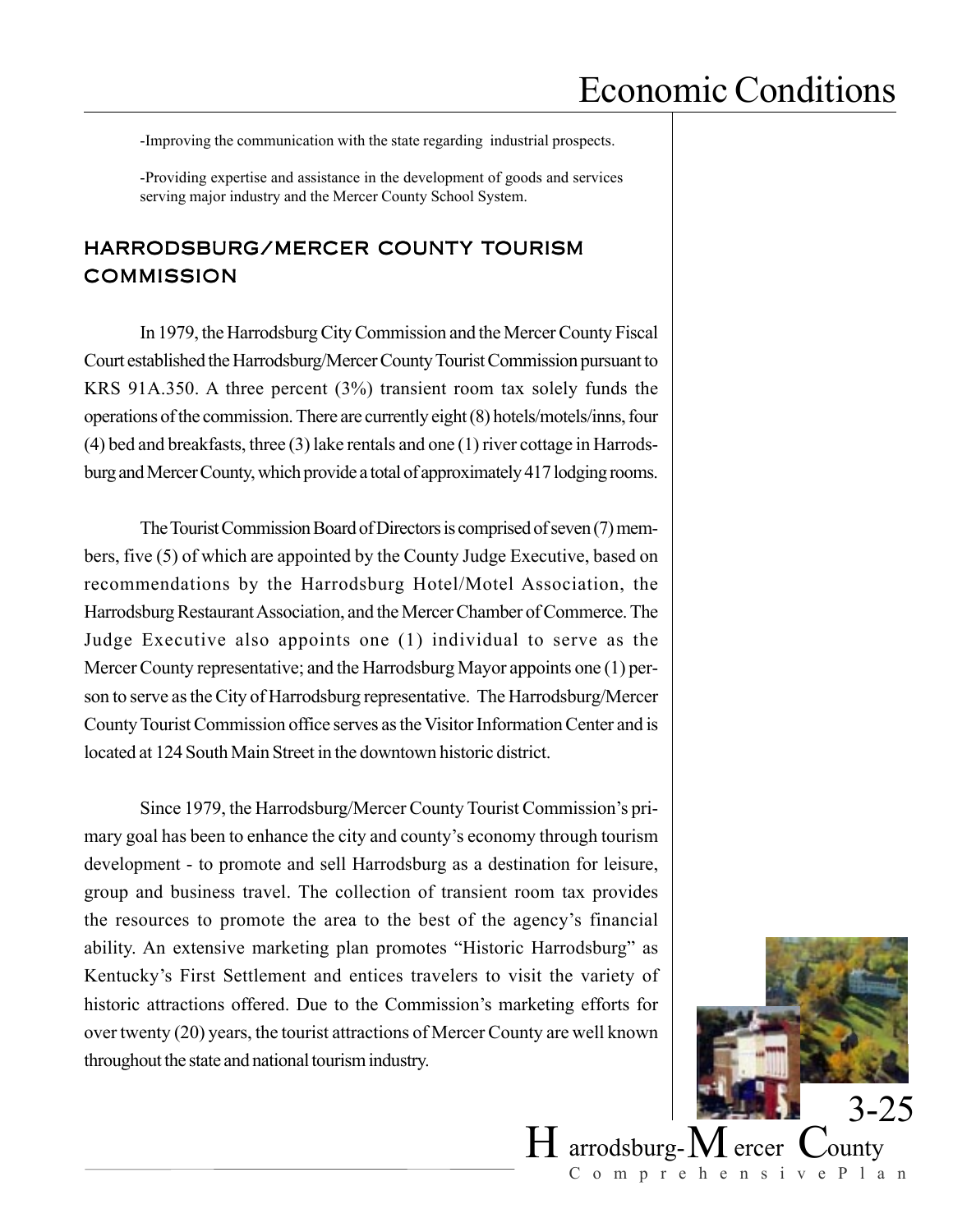Tourist attractions promoted include: Shaker Village of Pleasant Hill, Dixie Belle Riverboat, Daniel Boone outdoor drama, Old Fort Harrod State Park, and Olde Towne Tours. Points of interest promoted include: Beaumont Inn, Downtown Historic District, Historic Harrodsburg Walking/Driving Tour, Morgan Row (Harrodsburg Historical Society headquarters), and Olde Towne Park. Recreational amenities marketed include: Anderson/Dean Community Park, Big Red Stables, Bright Leaf Golf Resort, Herrington Lake and Kentucky River (camping, boating, fishing), Pin Oak Driving Range, Hiking and Horseback Trails at Shaker Village. The tourism commission also publicizes the area's entertainment venues (Ragged Edge Community Theater, Summer Entertainment Series, etc.), restaurants, antique, craft and retail shops.

A variety of activities and promotional efforts are carried out by the Commission in order to stimulate the tourism market on a local, regional, state and national level. The Commission interfaces with the tourism industry through professional affiliations, consumer travel shows, group motorcoach marketplaces, direct mail, Internet and personal contact.

In addition to encouraging visitors to the area, the Harrodsburg/Mercer County Tourist Commission works to fulfill customer needs and enhance their satisfaction with the community's tourism products and services. Through cooperative efforts with city and county governments, trade and civic organizations, hotels, motels, bed and breakfasts, restaurants, and area attractions, the Commission works to increase the appeal of Harrodsburg and Mercer County to tourists.

 Visitation rates are only available for Old Fort Harrod State Park and Shaker Village. Separate numbers are kept for the *Legend of Daniel Boone* outdoor drama at Fort Harrod and visitations to the park. Similarly, separate visitation numbers are kept for Shaker Village and the Dixie Belle Sternwheeler ride on the Kentucky River which leaves from Shaker Landing. Table 3-12, located on the following page, compares visitation rates in 1991 to those in 2001.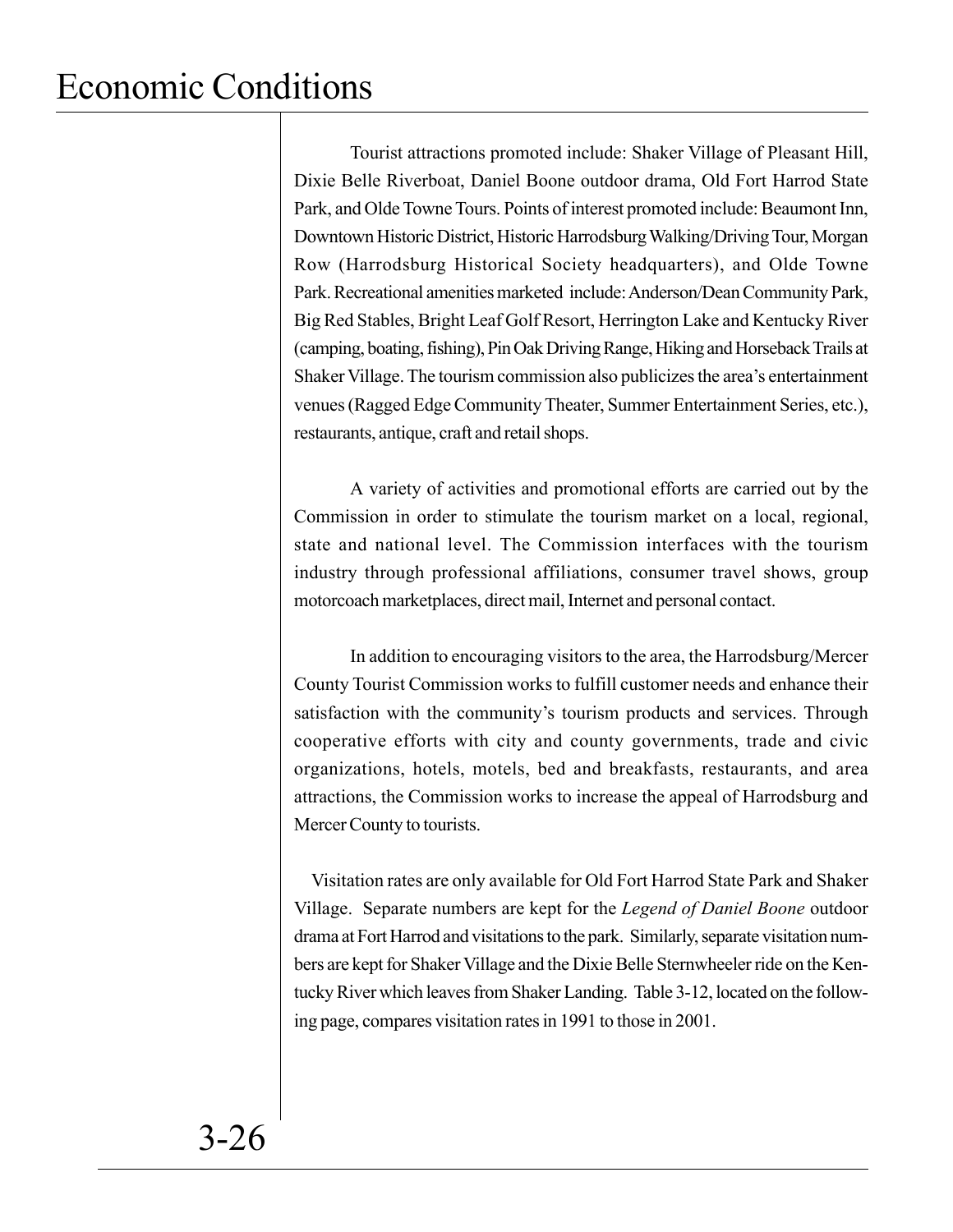| <b>TABLE 3-12</b>                  |      |      |       |  |
|------------------------------------|------|------|-------|--|
| ANNUAL ATTRACTION VISITATION RATES |      |      |       |  |
|                                    | 1991 | 2001 | % CHG |  |

|                       | 177 L   | 2001     | 70 V.H    |
|-----------------------|---------|----------|-----------|
| D. Boone Drama        | 19,200  | 10,969   | $-41.5\%$ |
| Old Fort Harrod       | 40,000  | 29,913   | $-25.2\%$ |
| <b>Shaker Village</b> | 144,000 | 97,573** | $-66.8\%$ |
| Dixie Belle           | 49,703  |          |           |

\*\* Shaker Village recently combined the visitation rates for the Dixie Belle stearnwheeler with Shaker Village overall.

#### HARRODSBURG AS A RENAISSANCE KENTUCKY CITY

In the fall of 1996, Governor Paul Patton appointed a 26-member Renaissance Kentucky committee to study Kentucky's downtowns and submit recommendations to assist cities with downtown revitalization efforts. This program become known as the Renaissance Kentucky Program which was created to recognize and honor cities that have maintained and restored their central downtown areas as safe, vibrant, efficient, and functional cores of the community. Projects funded through Renaissance Kentucky include facade restorations, downtown lighting, streetscape enhancements, renovation of abandoned historic buildings, infrastructure improvements, and increased housing options. The program is administered by a seven (7) agency alliance that includes the Kentucky Housing Corporation, Federal Home Loan Bank of Cincinnati, Fannie Mae, Kentucky Heritage Council, Kentucky League of Cities, Kentucky Department for Local Government, and Kentucky Transportation Cabinet. The three (3) levels of Renaissance Kentucky are Bronze, Silver, and Gold. In order to attain these designations, cities must meet the criteria for each level.

Since Harrodsburg's inception into the Renaissance Kentucky Program as a gold level city in 1998 just over \$2 million has been invested in downtown revitalization. These monies have assisted the city to create a cohesive plan for revitalizing the downtown Harrodsburg central business district including the facade restoration of many buildings along its Victorian streetscape, creation of new sidewalks, and installation of historic streetlights. In addition, these physical enhancements have

![](_page_20_Picture_7.jpeg)